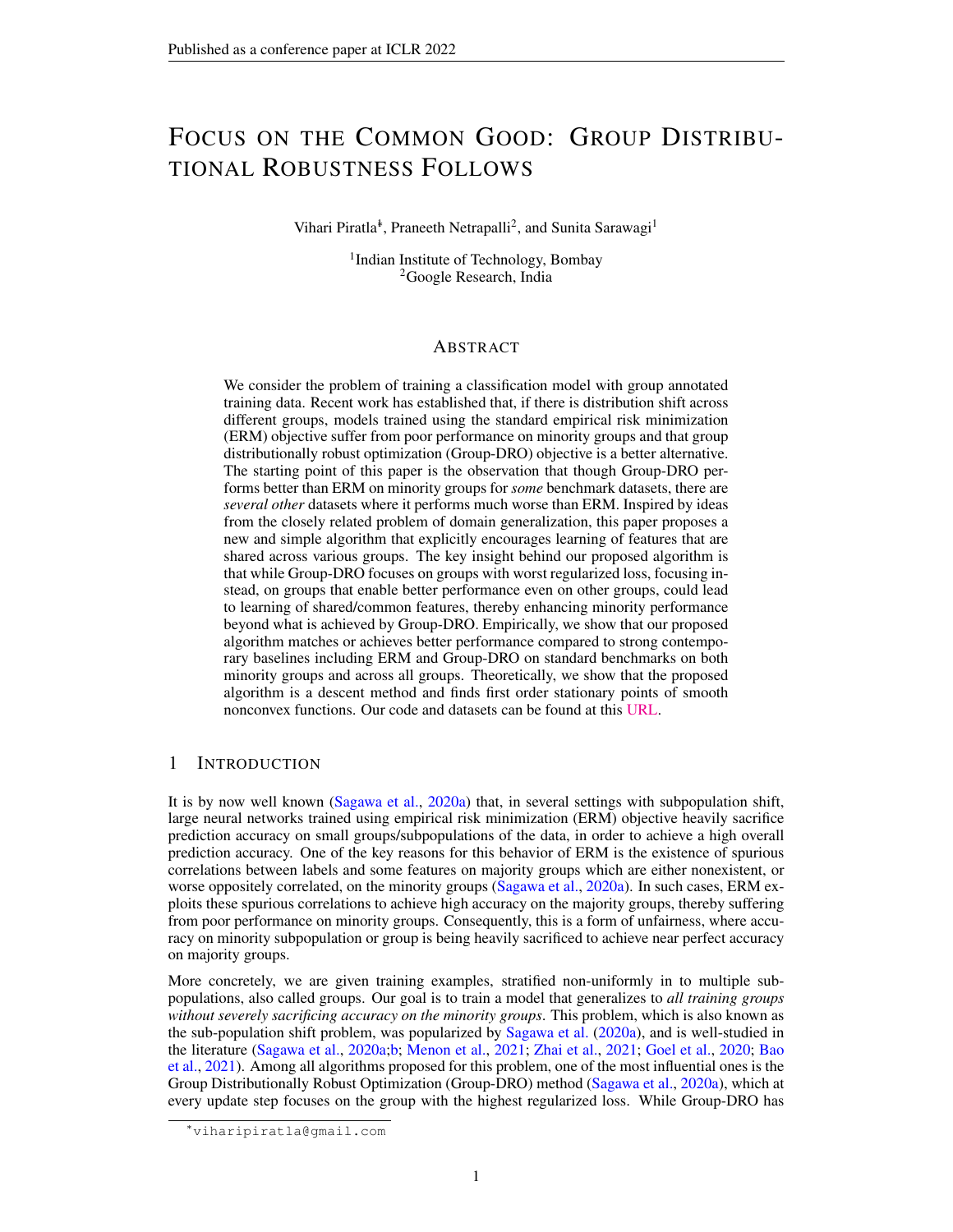been shown to obtain reduction in worst-group error over ERM on *some* benchmark datasets, it has obvious but practically relevant failure modes such as when different groups have different amounts of label noise. In such a case, Group-DRO ends up focusing on the group(s) with the highest amount of label noise, thereby obtaining worse performance on all groups. In fact, on *several other* datasets with subpopulation shift, Group-DRO performs poorly compared to ERM [\(Koh et al.,](#page-10-4) [2020\)](#page-10-4).

The key issue with Group-DRO's strategy of just focusing on the group with the highest training loss is that, it is uninformed of the inter-group interactions. Consequently, the parameter update using the group with the highest training loss may increase the loss on other groups. In fact, this observation also reveals that Group-DRO is not properly addressing the issue of spurious correlations, which have been identified by prior work as a key reason behind the poor performance of ERM [\(Sagawa](#page-10-0) [et al.,](#page-10-0) [2020a\)](#page-10-0). Inspired by ideas from the closely related problem of *domain generalization* [\(Sun](#page-10-5) [& Saenko,](#page-10-5) [2016;](#page-10-5) [Shankar et al.,](#page-10-6) [2018;](#page-10-6) [Arjovsky et al.,](#page-9-2) [2019\)](#page-9-2), we hypothesize that modeling intergroup interactions is essential for properly addressing spurious correlations and sub-population shift problem. More concretely, in each update step, we propose the following simple strategy to decide which group to train on:

#### *Train on that group whose gradient leads to largest decrease in average training loss over all groups.*

In other words, our strategy focuses on the group that contributes to the common good. We call the resulting algorithm *Common Gradient Descent* (CGD). We show that CGD is a sound optimization algorithm as it monotonically decreases the macro/group-average loss, and consequently finds first order stationary points. CGD's emphasis on common gradients that lead to improvements across all groups, makes it robust to the presence of spurious features, enabling it to achieve better generalization across all groups compared to usual gradient descent. We present insights on why CGD may perform better than Group-DRO by studying simple synthetic settings. Subsequently, through empirical evaluation on seven real-world datasets–which include two text and five image tasks with a mix of sub-population and domain shifts, we demonstrate that CGD either matches or obtains improved performance over several existing algorithms for robustness that include: ERM, PGI [\(Ahmed](#page-9-3) [et al.,](#page-9-3) [2021\)](#page-9-3), IRM [\(Arjovsky et al.,](#page-9-2) [2019\)](#page-9-2), and Group-DRO.

### <span id="page-1-0"></span>2 METHOD

**Problem statement** Let  $\mathcal{X}$  and  $\mathcal{Y}$  denote the input and label spaces respectively. We assume that the training data comprises of k groups from a set G where each  $i \in \mathcal{G}$  include  $n_i$  instances from a probability distribution  $P_i(\mathcal{X}, \mathcal{Y})$ . In addition to the label  $y_j \in \mathcal{Y}$ , each training example  $x_j \in \mathcal{X}$ is also annotated by the group/subpopulation  $i \in \mathcal{G}$  from which it comes. The group annotations are available only during training and not during testing time, hence the learned model is required to be group-agnostic, i.e., it may not use the group label at test time. The number of examples could vary arbitrarily between different groups in the train data. We refer to groups  $\{i\}$  with (relatively) large  $n_i$  as majority groups and those with small  $n_i$  as minority groups. We use the terms group and sub-population interchangeably. Our goal is to learn a model that performs well on all the groups in G. Following prior work [\(Sagawa et al.,](#page-10-0) [2020a\)](#page-10-0), we use two metrics to quantify performance: *worst group accuracy* denoting the minimum test accuracy across all groups  $i \in \mathcal{G}$  and *average accuracy* denoting the average test accuracy across *all examples belonging to all groups*.

We denote with  $\ell_i$ , the average loss over examples of group i using a predictor  $f_\theta$ ,  $\ell_i(\theta)$  =  $\mathbb{E}_{(x,y)\sim P_i(\mathcal{X},\mathcal{Y})}\mathcal{L}(x,y;f_\theta)$ , for an appropriate classification loss  $\mathcal{L}$ , a parameterized predictor  $f_\theta$ with parameter  $\theta$ . We refer to the parameters at step 't' of training by  $\theta^t$ .

The ERM training algorithm learns parameters over the joint risk, which is the population weighted sum of the losses:  $\sum_i n_i \ell_i / \sum_i n_i$ . However, as described in Section [1](#page-0-0) when there are spurious correlations of certain features in the majority groups, ERM's loss cannot avoid learning of these spurious features. This leads to poor performance on minority groups if these features are either nonexistent or exhibit opposite behavior on the minority groups. A simple alternative, called ERM-UW, is to reshape the risk function so that the minority groups are up-weighted, for some predefined group-specific weights  $\alpha$ . ERM-UW while simple, however, could overfit to the up-weighted mi-nority groups. [Sagawa et al.](#page-10-0) [\(2020a\)](#page-10-0) studied an existing robust optimization algorithm [\(Duchi &](#page-9-4) [Namkoong,](#page-9-4) [2018\)](#page-9-4) in the context of deep learning models. They proposed a risk reshaping method called Group-DRO, which at any update step trains on the group with the highest loss, as shown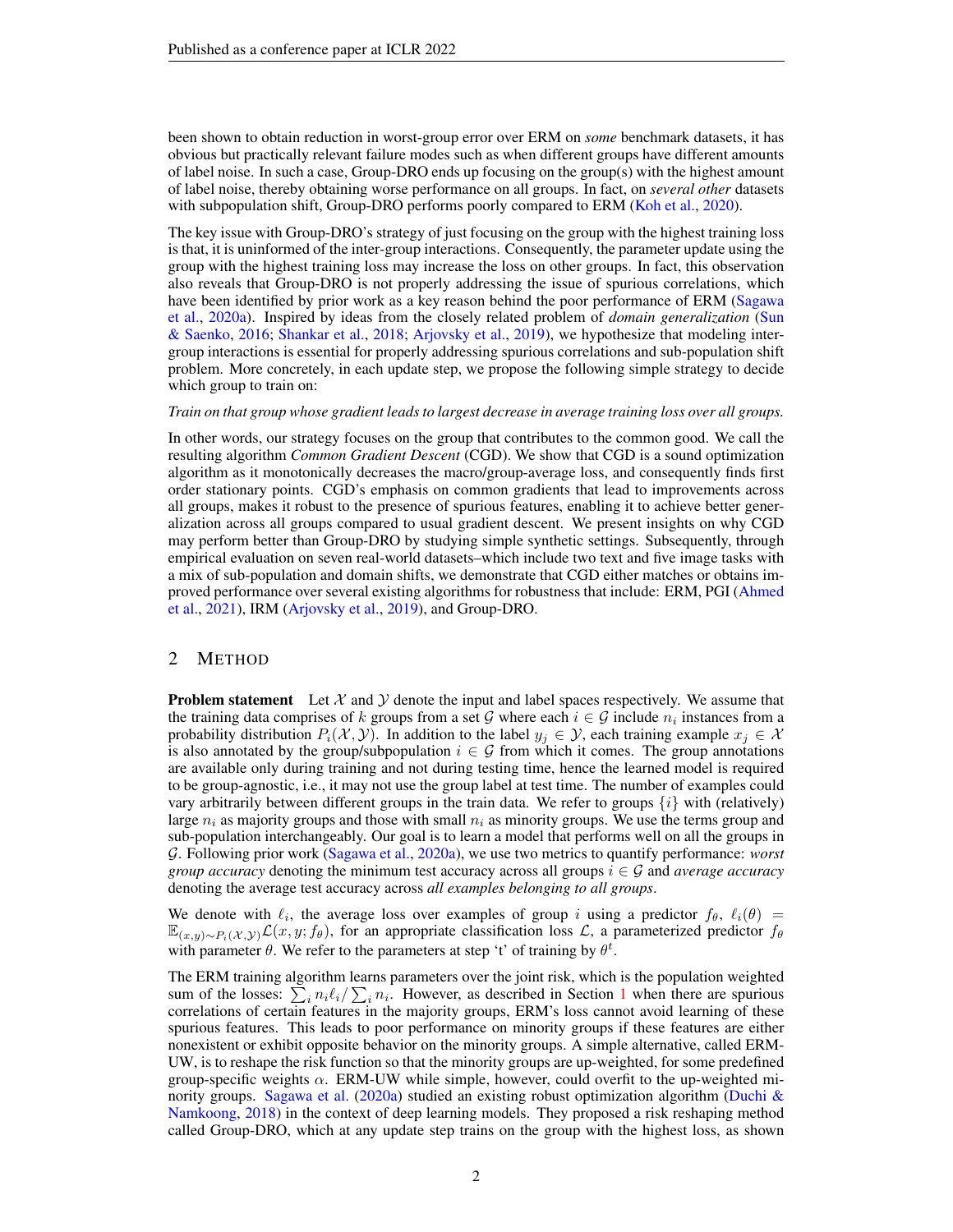below.

Group-DRO update step: 
$$
j^* = \arg \max_j \ell_j(\theta)
$$
 and  $\theta^{t+1} = \theta^t - \eta \nabla_{\theta} \ell_{j^*}$ .

Training on only high loss groups avoids overfitting on the minority group since we avoid zero training loss on any group while the average training loss is non-zero. However, this approach of focusing on the worst group is subject to failure when groups have heterogeneous levels of noise and transfer. In Section [4,](#page-4-0) we will illustrate these failure modes.

Instead, we consider an alternate strategy for picking the training group: the group when trained on, most minimizes the overall loss across *all* groups. Let  $g_i = \nabla_{\theta} \ell_i$  represent the gradient of the group  $i$ , we pick the desired group as:

$$
j^* = \underset{j}{\arg\min} \sum_i \ell_i(\theta^t - \eta \nabla_{\theta} \ell_j(\theta^t)) \qquad \approx \underset{j}{\arg\max} \sum_i g_i^T g_j \quad \text{[First-order Taylor]} \quad (1)
$$

The choice of the training group based on gradient inner-product can be noisy. To counteract, we smooth the choice of group with a weight vector  $\alpha^t \in \Delta^{k-1}$ , at step t, and also regularize between consecutive time steps. The amount of regularization is controlled by a hyperparameter:  $\eta_{\alpha}$ . Our parameter update at step  $t + 1$  takes the following form.

$$
\alpha^{t+1} = \underset{\alpha \in \Delta^{k-1}}{\arg \max} \sum_{i} \alpha_i \langle g_i, \sum_{j} g_j \rangle - \frac{1}{\eta_{\alpha}} KL(\alpha, \alpha^t)
$$
\n
$$
\theta^{t+1} = \theta^t - \eta \sum_{j} \alpha_j^{t+1} g_j(\theta_t).
$$
\n(2)

The update of  $\alpha$  in equation [2](#page-2-0) can be solved in closed form using KKT first order optimality conditions and rearranging to get:

<span id="page-2-2"></span><span id="page-2-0"></span>
$$
\alpha_i^{t+1} = \frac{\alpha_i^t \cdot \exp\left(\eta_\alpha \langle g_i, \sum_j g_j \rangle\right)}{\sum_s \alpha_s^t \cdot \exp\left(\eta_\alpha \langle g_s, \sum_j g_j \rangle\right)}.
$$
\n(3)

Pseudocode for the overall algorithm is shown in Algorithm [1.](#page-2-1)

#### <span id="page-2-1"></span>Algorithm 1 CGD Algorithm

1: **Input:** Number of groups: k, Training data:  $\{(x_j, y_j, i) : i \in [k], j \in [n_i]\}$ , Step sizes:  $\eta_\alpha$ ,  $\eta$ 2: Initialize  $\theta^0$ ,  $\alpha^0 = \left(\frac{1}{k}, \cdots, \frac{1}{k}\right)$ 3: for  $t = 1, 2, \cdots,$  do 4: **for**  $i \in \{1, \cdots, k\}$  do 5:  $\alpha_i^{t+1} \leftarrow \alpha_i^t \exp(\eta_\alpha \nabla \ell_i(\theta^t)^\top \sum_{s \in [k]} \nabla \ell_s(\theta^t))$ 6: end for 7:  $\alpha_i^{t+1} \leftarrow \alpha_i^{t+1} / ||\alpha^{t+1}||_1 \quad \forall i \in [1 \dots k]$   $\triangleright$  Normalize 8:  $\theta^{t+1} \leftarrow \theta^t - \eta \sum_{i \in \{1, \cdots, k\}} \alpha_i^{t+1} \nabla \ell_i(\theta^t)$  $\triangleright$  Update parameters 9: end for

The scale of the gradients can vary widely depending on the task, architecture and the loss landscape. As a result, the  $\alpha$  update through equation [3](#page-2-2) can be unstable and tuning of the  $\eta_{\alpha}$  hyperparam tedious. Since we are only interested in capturing if a group transfers positively or negatively to others, we retain the cosine-similarity of the gradient dot-product but control their scale through  $\ell(\theta)^p$  for some  $p > 0$ . That is, we set the gradient:  $\nabla \ell_i(\theta^t)$  to  $\frac{\nabla \ell_i(\theta^t)}{\|\nabla \ell_i(\theta^t)\|}$  $\frac{\nabla \ell_i(\theta^{\nu})}{\|\nabla \ell_i(\theta^{\nu})\|} \ell_i(\theta)^p$ . In our implementation, we use  $p = 1/2$ . In Appendix [A,](#page-11-0) we discuss in more detail the range of gradient norm, why we scale the gradient by loss, and how we pick the value of p. Finally, the  $\alpha^{t+1}$  update of equation [3](#page-2-2) is replaced with equation [4.](#page-2-3) When we assume the groups do not interact, i.e.  $\langle g_i, g_j \rangle = 0 \quad \forall i \neq j$ , then our update (equation [4\)](#page-2-3) matches Group-DRO.

<span id="page-2-3"></span>
$$
\alpha_i^{t+1} = \frac{\alpha_i^t \exp(\eta_\alpha \sum_j \sqrt{\ell_i \ell_j} \cos(g_i, g_j))}{\sum_s \alpha_s^t \exp(\eta_\alpha \sum_j \sqrt{\ell_s \ell_j} \cos(g_s, g_j))}.
$$
\n(4)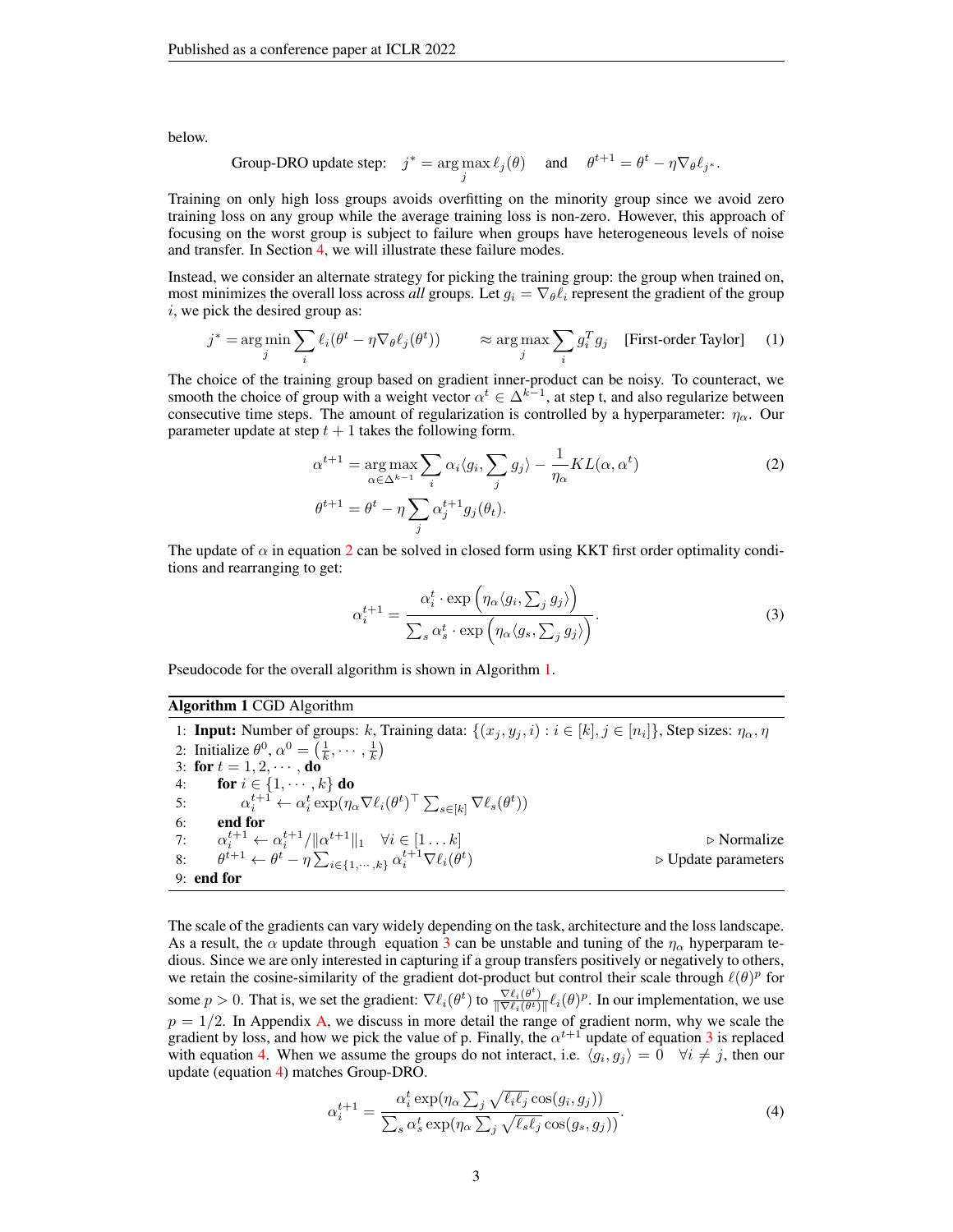Group Adjustment The empirical train loss underestimates the true loss by an amount that is inversely proportional to the population size. Owing to the large group population differences, we expect varying generalization gap per group. [Sagawa et al.](#page-10-0) [\(2020a\)](#page-10-0) adjusts the loss value of the expect varying generalization gap per group. Sagawa et al. (2020a) adjusts the loss value of the groups to correct for these generalization gap differences as  $\ell_i = \ell_i + C/\sqrt{n_i}$ ,  $\forall i$ , where  $C > 0$ is a hyper-parameter. We apply similar group adjustments for CGD as well. The corrected loss values simply replace the  $\ell_i$  of Line [5](#page-2-1) in Algorithm [1.](#page-2-1)

### 3 CONVERGENCE ANALYSIS

In this section, we will show that CGD is a sound optimization algorithm by proving that it monotonically decreases the function value and finds first order stationary points (FOSP) for bounded, Lipschitz and smooth loss functions. We now define the notion of  $\epsilon$ -FOSP which is the most common notion of optimality for general smooth nonconvex functions.

**Definition 1.** *A point*  $\theta$  *is said to be an*  $\epsilon$ -FOSP of a differentiable function  $f(\cdot)$  if  $\|\nabla f(\theta)\| \leq \epsilon$ .

In the context of our paper, we consider the following cumulative loss function:  $\mathcal{R}(\theta) :=$  $\frac{1}{k} \sum_i \ell_i(\theta)$ . This is called the macro/group-average loss. We are now ready to state the convergence guarantee for our algorithm.

<span id="page-3-0"></span>**Theorem 1.** *Suppose that (i) each*  $\ell_i(\cdot)$  *is G-Lipschitz, (ii)*  $\mathcal{R}(\cdot)$  *is L-smooth and (iii)*  $\mathcal{R}(\cdot)$  *is bounded between*  $-B$  *and B. Suppose further that Algorithm [1](#page-2-1) is run with*  $\eta = 2\sqrt{\frac{B}{LG^2T}}$  *and*  $\eta_{\alpha} = \sqrt{\frac{BL}{G^6T}}$ . Then, Algorithm [1](#page-2-1) will find an  $\epsilon$ -FOSP of  $\mathcal{R}(\theta)$  in  $O\left(\frac{BLG^2}{\epsilon^4}\right)$  iterations.

In other words, the above result shows that Algorithm [1](#page-2-1) finds an  $\epsilon$ -FOSP of the cumulative loss in  $O(\epsilon^{-4})$  iterations. We present a high level outline of the proof here and present the complete proof of Theorem [1](#page-3-0) in Appendix [B.](#page-11-1)

*Proof outline of Theorem [1.](#page-3-0)* Considering the  $t<sup>th</sup>$  iteration where the iterate is  $\theta^t$  and mixing weights are  $\alpha^t$ . Using the notation in Section [2,](#page-1-0) let us denote  $\mathcal{R}(\theta) = \frac{1}{k} \sum_i \ell_i(\theta)$ ,  $g_i = \nabla \ell_i(\theta^t)$  and  $g = \frac{1}{k} \sum_i g_i$ . The update of our algorithm is given by:

$$
\alpha_i^{t+1} = \frac{\alpha_i^t \cdot \exp\left(\eta_\alpha \langle g_i, g \rangle\right)}{Z} \tag{5}
$$

<span id="page-3-2"></span><span id="page-3-1"></span>
$$
\theta^{t+1} = \theta^t - \eta \sum_i \alpha_i^{t+1} g_i,\tag{6}
$$

where  $Z = \sum_j \alpha_j^t \cdot \exp(\eta_\alpha \langle g_j, g \rangle)$ . Let us fix  $\alpha^* = (1/k, \dots, 1/k) \in \mathbb{R}^k$  and use  $KL(p, q) =$  $\sum_i p_i \log \frac{p_i}{q_i}$  to denote the KL-divergence between p and q. Noting that the update equation [5](#page-3-1) on  $\alpha$ corresponds to mirror descent steps on the function  $\langle g, \sum_i \alpha_i g_i \rangle$  and using mirror descent analysis, we obtain:

$$
KL(\alpha^*, \alpha^{t+1}) \le KL(\alpha^*, \alpha^t) + \left(\sum_i \alpha_i^t \eta_\alpha \langle g_i, g \rangle\right) + \left(\eta_\alpha G^2\right)^2 - \eta_\alpha \|g\|^2
$$
  

$$
\Rightarrow -\sum_i \alpha_i^t \langle g_i, g \rangle \le -\|g\|^2 + \frac{KL(\alpha^*, \alpha^t) - KL(\alpha^*, \alpha^{t+1})}{\eta_\alpha} + \eta_\alpha G^4.
$$

Using monotonicity of the exp function, we further show that  $\sum_i \alpha_i^t \langle g_i, g \rangle \le \sum_i \alpha_i^{t+1} \langle g_i, g \rangle$ . Using smoothness of  $\mathcal R$  and update equation [6,](#page-3-2) we then show:

$$
\mathcal{R}(\theta^{t+1}) \leq \mathcal{R}(\theta^{t}) + \eta \left( -\|g\|^2 + \frac{KL(\alpha^*, \alpha^t) - KL(\alpha^*, \alpha^{t+1})}{\eta_{\alpha}} + \eta_{\alpha} G^4 \right) + \frac{\eta^2 LG^2}{2}
$$
  
\n
$$
\Rightarrow \|g\|^2 \leq \frac{\mathcal{R}(\theta^t) - \mathcal{R}(\theta^{t+1})}{\eta} + \frac{KL(\alpha^*, \alpha^t) - KL(\alpha^*, \alpha^{t+1})}{\eta_{\alpha}} + \eta_{\alpha} G^4 + \frac{\eta LG^2}{2}.
$$

Summing the above inequality over timesteps  $t = 1, \dots, T$ , and using the parameter choices for  $\eta$ and  $\eta_{\alpha}$  proves the theorem. □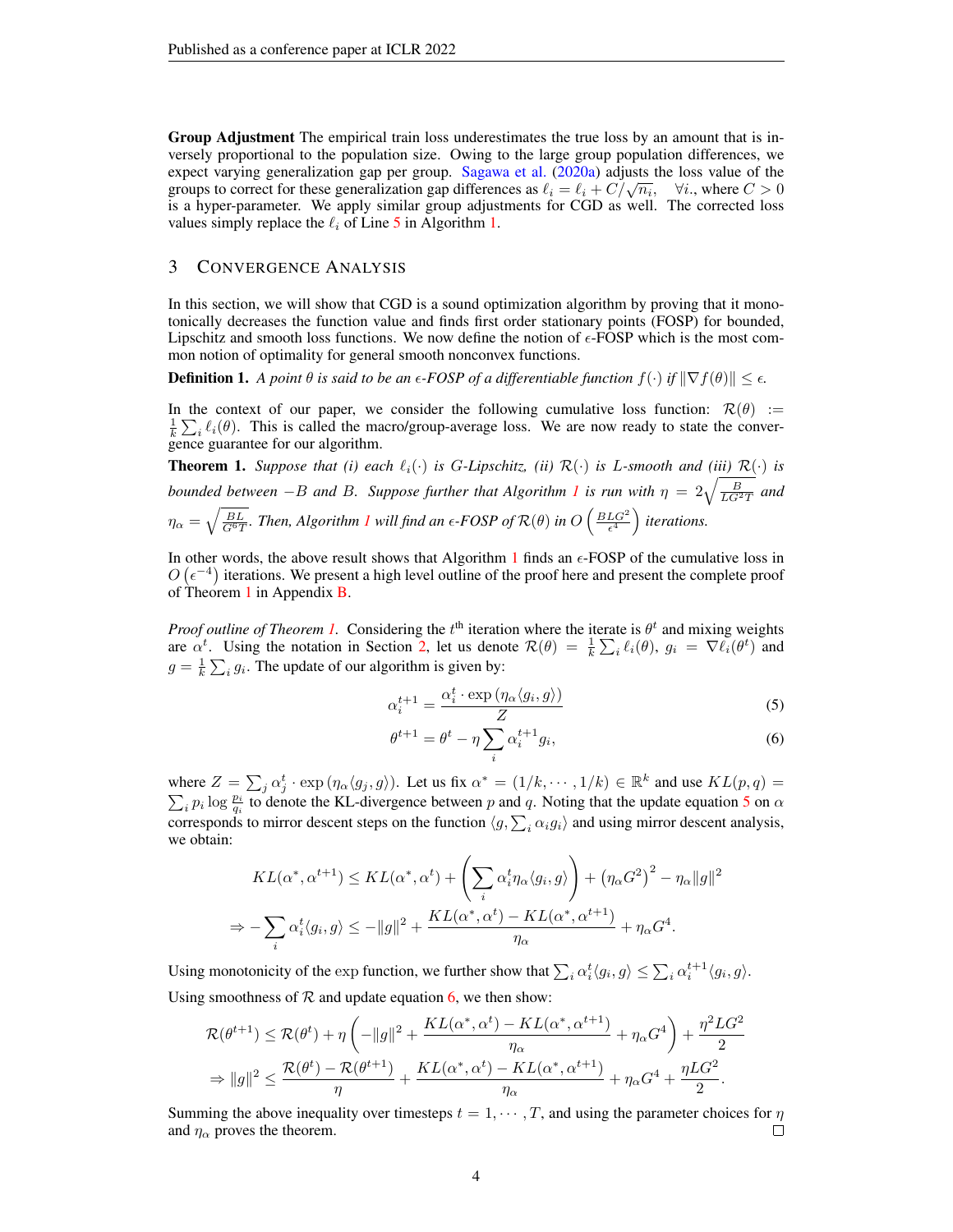### <span id="page-4-0"></span>4 QUALITATIVE ANALYSIS

In this section, we look at simple multi-group training scenarios to derive insights on the difference between Group-DRO and CGD. We start with a simple setup where one of the groups is noisy in Section [4.1.](#page-4-1) In Section [4.2,](#page-4-2) we look at a setting with uneven inter-group transfer. In Section [4.3,](#page-5-0) we study a spurious correlation setup. For all the settings, we train a linear binary classifier model for 400 epochs with batch SGD optimizer and learning rate 0.1. Unless otherwise stated, the number of input dimensions is two and the two features  $x_1, x_2$  are sampled from a standard normal, with the binary label  $y = \mathbb{I}[x_1 + x_2 > 0]$ , and number of groups is three. For each setting we will inspect the training weight  $(\alpha_i^t)$  assigned by each algorithm per group i at epoch t (Figure [1,](#page-4-3) [3,](#page-4-4) [5\)](#page-5-1). The plots are then used to draw qualitative judgements. See Appendix  $C$  for descriptive plots.

We also present parallel settings with MNIST images and deep models (ResNet-18) to stress that our observations are more broadly applicable. Appendix  $D$  presents the details of this setup.

#### <span id="page-4-1"></span>4.1 LABEL NOISE SETUP: *Group-DRO focuses on noisy groups.*

We induced label noise in the first group, only during training, by flipping labels for randomly picked 20% examples. The first and second group formed the majority with a population of 450 examples each and the minority last group had 100 examples. The noisy first group and the two subsequent groups are referred to as Noisy-Majority, Clean-Majority, and Clean-Minority. Due to noise in the first group, and since we cannot overfit in this setup, the loss on the first group was consistently higher than the other two. As a result, Group-DRO trained only on the first group (Fig  $1a$ ), while CGD avoided

<span id="page-4-3"></span>

Figure 1: Noise-Simple. Training weight  $(\alpha)$  of groups vs number of epochs.

overly training on the noisy first group (Fig [1b\)](#page-4-3). This results in not only lower worst-case error but more robust training (Noise-Simple column, Table [1\)](#page-5-2). The variance of the learned parameters across six runs drops from 1.88 to 0.32 using CGD.

Table [2](#page-5-3) (Noise-MNIST column) shows the same trend under similar setup on the MNIST dataset with the ResNet-18 model. These experiments demonstrate that Group-DRO's method of focusing on the group with the worst training loss is sub-optimal when groups have heterogeneous label noise or training difficulty. CGD's weights that are informed by inter-group interaction provide greater inbuilt robustness to group-specific noise.

#### <span id="page-4-2"></span>4.2 UNEVEN INTER-GROUP SIMILARITY: *CGD focuses on central groups*

Here we simulated a setting such that the optimal classifier for the first, third group is closest to the second. The label (y) was set to a group-specific deterministic function of the input  $(x_1, x_2)$ ; for the first group the mapping function was  $y = \mathbb{I}[x_1 > 0]$  (which was rotated by 30 degrees for the two subsequent groups), for the second group it was  $y = \mathbb{I}[0.87x_1 +$  $0.5x_2 > 0$ , and for the third group it was  $y = \mathbb{I}[0.5x_1 + 0.87x_2 > 0]$ . The angle between the classifiers is a proxy for the distance between the groups. We refer to the groups in the order as *Left, Center, Right*, and their respective training population was: 499, 499, 2.

<span id="page-4-4"></span>

Figure 3: Rot-Simple. Training weight  $(\alpha)$  of groups vs number of epochs.

The optimal classifier that generalizes equally well to all the groups is the center classifier. Group-DRO, CGD, differed in how they arrive at the center classifier: Group-DRO assigned all the training mass equally to the Left and Right groups (Figure [2a\)](#page-4-4), while CGD trained, unsurprisingly, mostly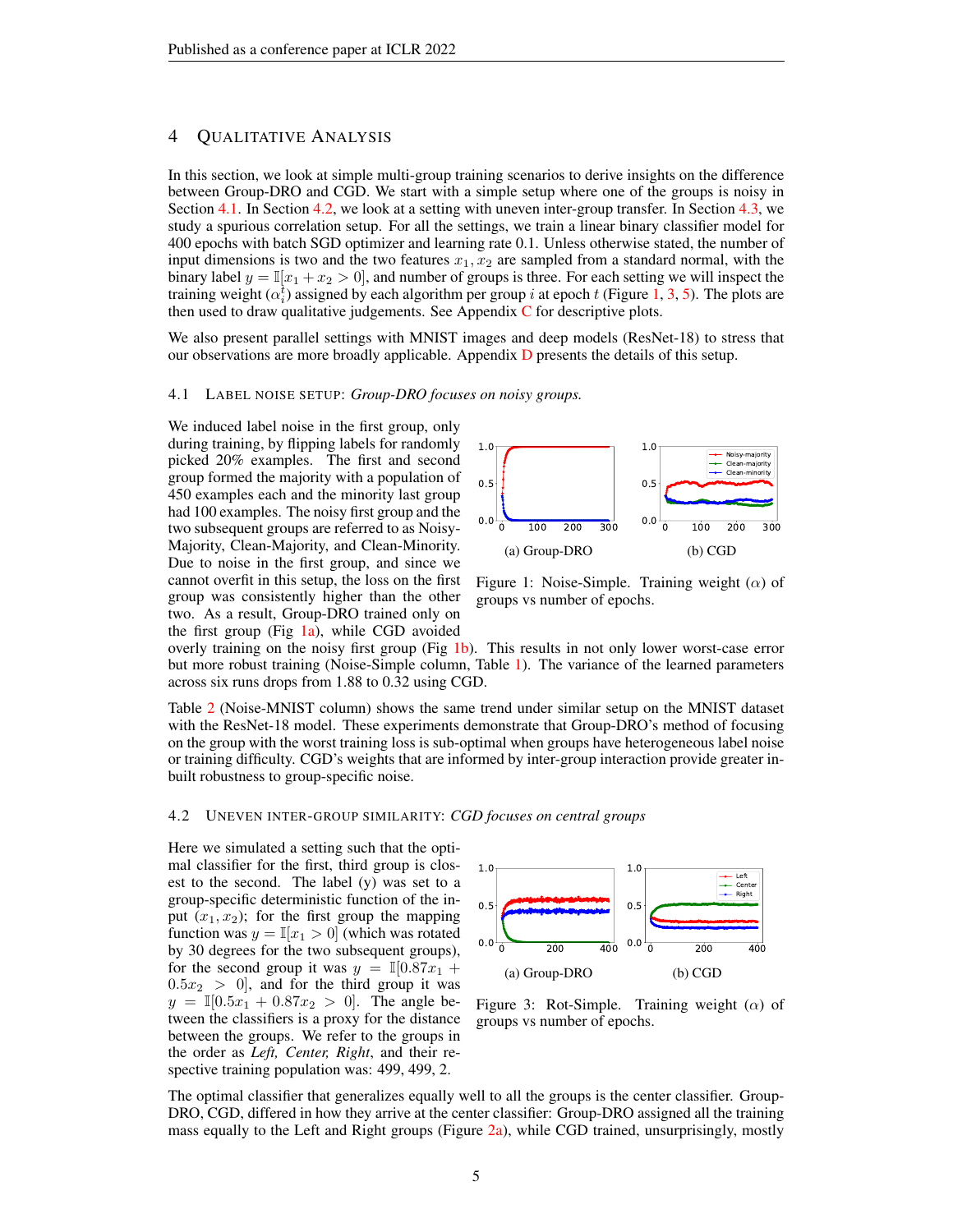on the Center group that has the highest transfer (Figure [2b\)](#page-4-4). Group-DRO up-weighted the noisy minority group (2 examples) and is inferior when compared with CGD's strategy, which is reflected by the superior performance on the test set shown in Rotation-Simple column of Table [1.](#page-5-2) On the MNIST dataset we repeated a similar experiment by rotating digits by 0, 30, and 60 degrees, and found CGD to provide significant gains over Group-DRO (Rotation-MNIST column of Table [2\)](#page-5-3). These experiments demonstrate the benefit of focusing on the central group even for maximizing worst case accuracy.

#### <span id="page-5-0"></span>4.3 SPURIOUS CORRELATIONS SETUP: *CGD focuses on groups without spurious correlations*

Here we create spurious correlations by adding a third feature that takes different values across the three different groups whose sizes are 490, 490, and 20 respectively. The third feature was set to the value of the label y on the first group, 1-y on the third group, and set to y or 1-y w.p. 0.6 on the second group. We perturbed the first two features of the first group examples such that they predict label correctly only for 60% of the examples. Therefore, the net label correlation of the first two and the third feature is about the same: 0.8. We refer to the first and

<span id="page-5-1"></span>

Figure 5: Spurious-Simple. Training weight  $(\alpha)$  of groups vs number of epochs.

last groups as Spurious-majority, Spurious-minority–since they both contain an active spurious third feature–and the second as the clean majority.

Group-DRO balances training between the two spurious groups (Figure [4a\)](#page-5-1), while CGD focuses mostly on the clean group (Figure [4b\)](#page-5-1). Both the training strategies could avoid the spurious third feature, however, the training strategy of Group-DRO is sub-optimal since we up-weight the small, hence noisy, spurious minority group. The better test loss of CGD in Table [1](#page-5-2) (Spurious-Simple column) further verifies the drawback of Group-DRO's training strategy. On the MNIST dataset too we observed similar trends by creating spurious correlation using colors of the digit (Spurious-MNIST column of Table [2\)](#page-5-3).

More generally, whenever a relatively clean group with low spurious correlation strength is present, and when the train groups represent both positive and negative spurious correlations, we expect CGD to focus on the group with the least spurious correlation since it is likely to have greater inter-group similarity.

<span id="page-5-2"></span>

| Task $\rightarrow$     | Noise-Simple |            | <b>Rotation-Simple</b> |                   | <b>Spurious-Simple</b> |            |
|------------------------|--------------|------------|------------------------|-------------------|------------------------|------------|
| $\text{Alg}\downarrow$ | Variance     | Worst Loss | Variance               | <b>Worst Loss</b> | Variance               | Worst Loss |
| Group-DRO              | 1.88         | 0.35(0.03) | 0.41                   | 0.77(0.14)        | 0.17                   | 0.70(0.16) |
| <b>CGD</b>             | 0.32         | 0.25(0.02) | 0.08                   | 0.59(0.05)        | 0.04                   | 0.43(0.06) |

Table 1: Comparison of Group-DRO, CGD across the three simple settings. Worst loss is the worst group binary cross entropy loss on the test set, and averaged over six seeds, shown in parenthesis is the standard deviation. Variance column shows the variance of  $L_{\infty}$  normalized solution across the six runs. CGD has lower variance and test loss when compared with Group-DRO.

<span id="page-5-3"></span>

| Alg. $\downarrow$ | Noise-MNIST          | <b>Rotation-MNIST</b>                           | <b>Spurious-MNIST</b>          |
|-------------------|----------------------|-------------------------------------------------|--------------------------------|
| Group-DRO         | 86.0(1.0), 85.9(1.0) | 90.5(0.2), 80.6(1.1)                            | $\vert$ 95.4 (0.2), 95.0 (0.4) |
| CGD.              | 88.9(1.0), 88.8(1.0) | $92.1(0.6), 85.0(0.7)$   96.7 (0.1), 96.4 (0.3) |                                |

Table 2: Average, worst group accuracy on the test split. Shown in parenthesis is the standard deviation. All numbers are aggregated over three runs. More details of the setup in Appendix [D](#page-13-1)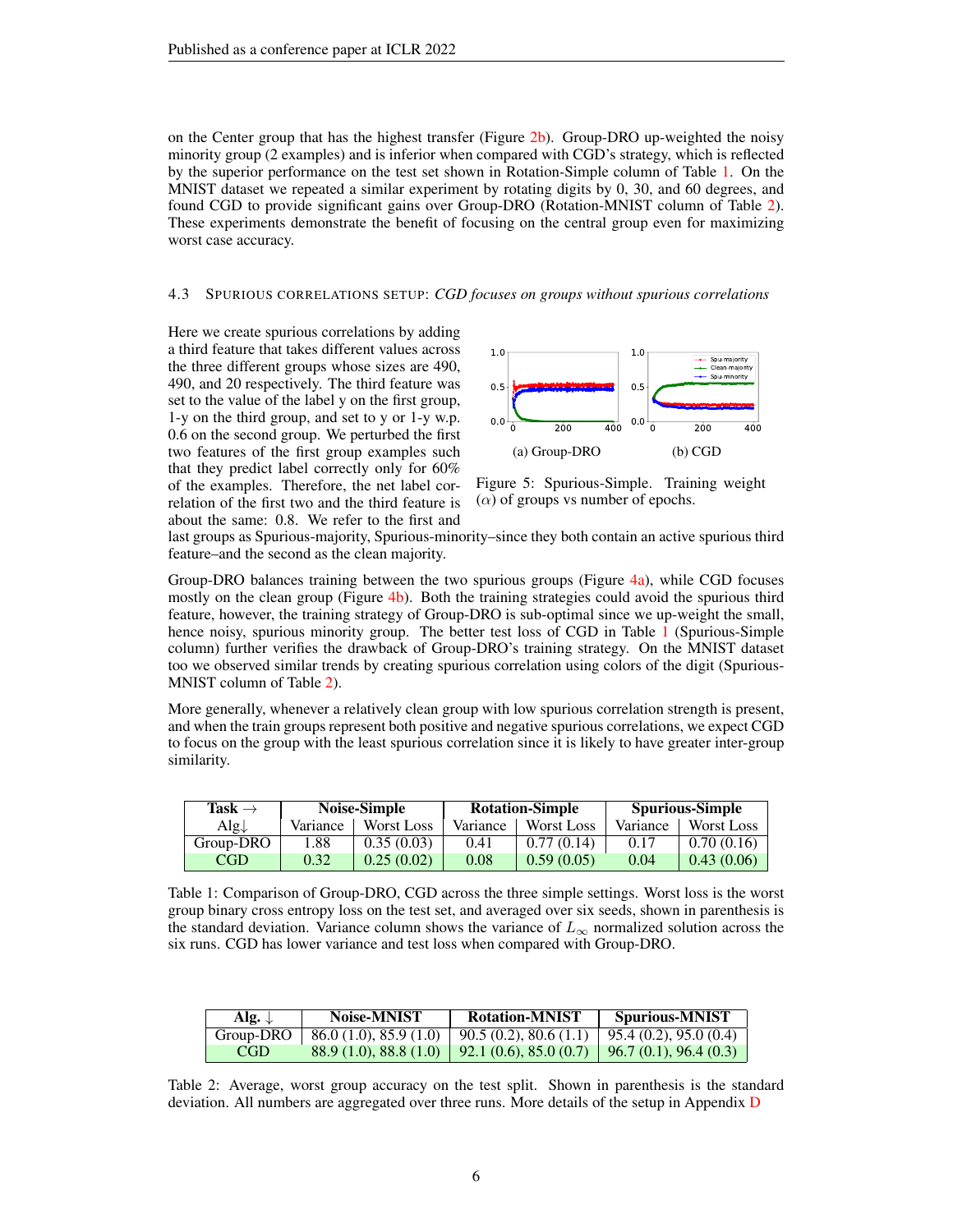## <span id="page-6-4"></span>5 EXPERIMENTS

We compare CGD with state of the art methods from group-distribution shift and domain generalization literature. We enumerate datasets in Section [5.1,](#page-6-0) discuss the baselines and present implementation details in Section [5.2,](#page-6-1) and finally present our results in Section [5.3.](#page-7-0)

### <span id="page-6-0"></span>5.1 DATASETS

We evaluated on eight datasets, which include two synthetic datasets with induced spurious correlations: ColoredMNIST, WaterBirds; two real-world datasets with known spurious correlations: CelebA, MultiNLI; four WILDS [\(Koh et al.,](#page-10-4) [2020\)](#page-10-4) datasets with a mix of sub-population and domain shift. Table [3](#page-6-2) summarises all the eight datasets. We describe all the datasets in Appendix [E.](#page-14-0) For more details on WaterBirds, CelebA, MultiNLI, we point the reader to the original paper [\(Sagawa](#page-10-0) [et al.,](#page-10-0) [2020a\)](#page-10-0), and [Koh et al.](#page-10-4) [\(2020\)](#page-10-4) for details on the WILDS datasets. We discuss how some of the real-world datasets relate to our synthetic setting in Appendix [H.](#page-16-0)

<span id="page-6-2"></span>

| <b>Dataset</b>      |                               |               | # labels   # groups   Population type | Type               | Size | Worst ratio |
|---------------------|-------------------------------|---------------|---------------------------------------|--------------------|------|-------------|
| Colored MNIST       | 2                             | $\mathcal{L}$ | $Label \times Group$                  | Image              | 50K  | 1000        |
| WaterBirds          |                               |               | $Label \times Group$                  | $Image \mid$       | 4.8K | 62.5        |
| CelebA              |                               | 2             | $Label \times Group$                  | Image $\vert$ 162K |      | 51.6        |
| <b>MultiNLI</b>     |                               | 2             | $Label \times Group$                  | Text               | 200K | 44.3        |
| CivilComments-WILDS | $\mathfrak{D}_{\mathfrak{p}}$ | 2             | $Label \times Group$                  | Text               | 270K | 74.5        |
| PovertyMap-WILDS    | real                          | 13            | Group                                 | Image <sup>1</sup> | 10K  | 5.9         |
| <b>FMoW-WILDS</b>   | 62                            | 11            | Group                                 | Image <sup>1</sup> | 80K  | 16.0        |
| Camelyon17-WILDS    | っ                             |               | Group                                 | Image              | 3K   | 2.5         |

Table 3: Summary of the datasets we used for evaluation. The Size column shows the number of training instances. The Worst ratio column shows the ratio of the size of the largest train group to the smallest; worst ratio reflects loosely the strength of the spurious correlations.

### <span id="page-6-1"></span>5.2 EXPERIMENT DETAILS

### Baselines

*ERM*: Simple descent on the joint risk.

*ERM-UW*, *Group-DRO*: risk reshaping baselines described in Section [2.](#page-1-0) With ERM-UW, instead of simply up-weighting all the groups equally, we set the group weighting parameter  $\alpha_i$  of a group i as simply up-weighting an the groups equally, we set the group weighting parally a function of its size. For some non-negative constant C,  $\alpha_i \propto \exp(C/\sqrt{n_i})$ .

*PGI* [\(Ahmed et al.,](#page-9-3) [2021\)](#page-9-3), predictive group invariance, penalizes the divergence between predictive probability distributions among the training groups, and was shown to be effective for in-domain as well as out-domain generalization. We provide more details about the algorithm in Appendix [F.](#page-15-0)

On the WILDS dataset, we also compare with two algorithms from Domain Generalization literature: *CORAL* [\(Sun & Saenko,](#page-10-5) [2016\)](#page-10-5), *IRM* [\(Arjovsky et al.,](#page-9-2) [2019\)](#page-9-2). Domain Generalization methods are relevant since they could generalize to any domain including the seen train domains.

Implementation Details and Evaluation Metric: We use the codestack<sup>1</sup> released with the WILDS [\(Koh et al.,](#page-10-4) [2020\)](#page-10-4) dataset as our base implementation. Our code can be found at this [URL.](https://github.com/vps-anonconfs/cg-iclr22) We report the average and standard deviation of the evaluation metric from at least three runs. If not otherwise stated explicitly, we report worst accuracy over the groups evaluated on the test split.

**Hyperparameters:** We search  $C$ : the group adjustment parameter for Group-DRO, CGD, and group weighting parameter for ERM-UW, over the range  $[0, 20]$ . We tune C only for WaterBirds, CelebA and MultiNLI datasets for a fair comparison with Group-DRO. For other dataset, we set C to 0 because group adjustment tuning did not yield large improvements on many datasets. The step size parameter of Group-DRO, CGD, and  $\lambda$  penalty control parameter of PGI, is picked from {1, 0.1, 1e-2, 1e-3}. We follow the same learning procedure of [Sagawa et al.](#page-10-0) [\(2020a\)](#page-10-0) on Colored-MNIST, WaterBirds, CelebA, MultiNLI, datasets, we pick the best learning rate parameter from  $\{1e-3, 1e-1\}$ 5}, weight decay from  $\{1e-4, 1, 1\}$ , use SGD optimizer, and set the batch size to 1024, 128, 64, 32

<span id="page-6-3"></span><sup>1</sup><https://github.com/p-lambda/wilds>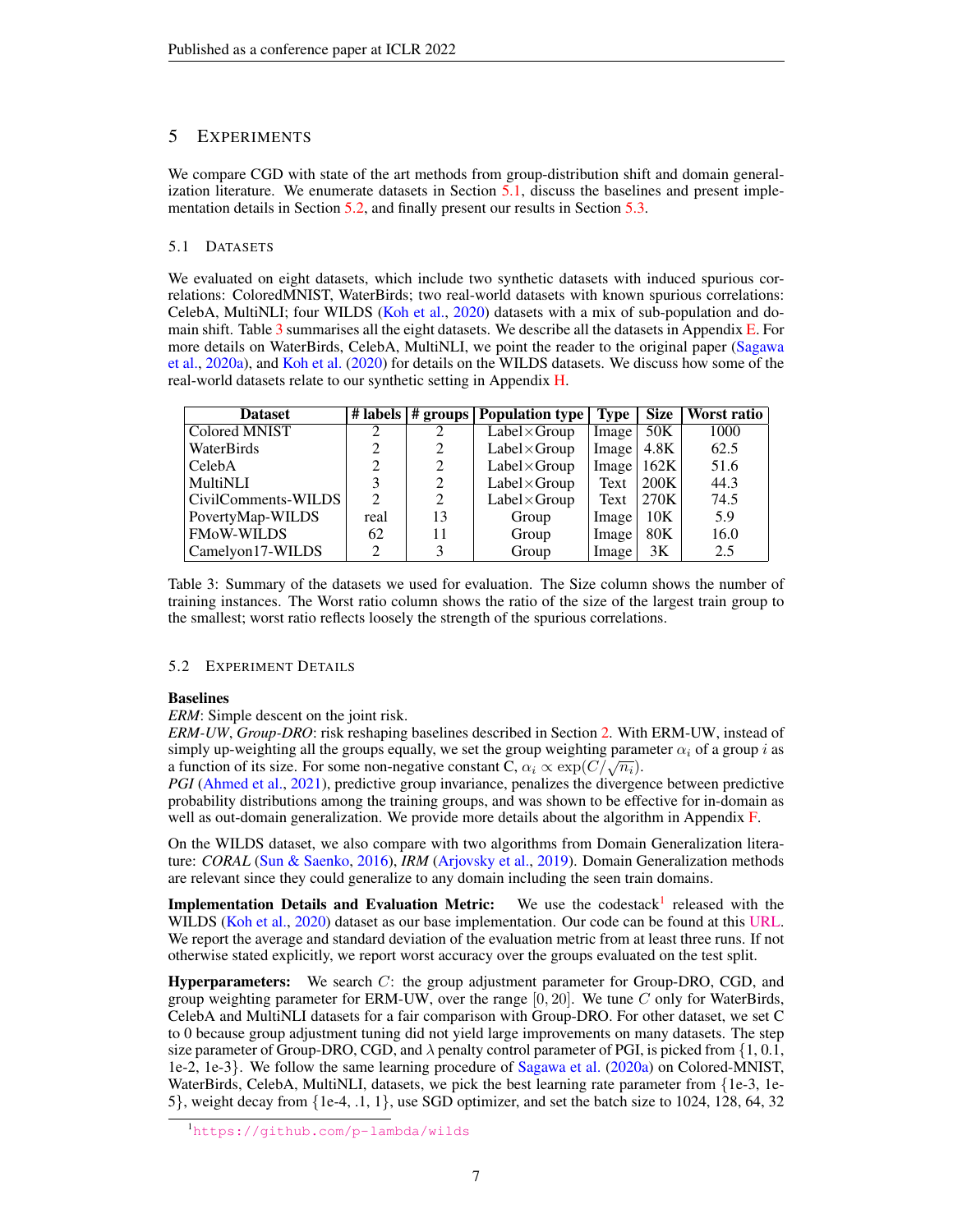respectively. On WILDS datasets, we adopt the default optimization parameters<sup>[2](#page-7-1)</sup>, and only tune the step-size parameter.

We report the test set's performance corresponding to the best hyperparameter(s) and epoch on the validation split. We use standard train-validation-test splits for all the datasets when available.

### Backbone Model

We followed closely the training setup of [Sagawa et al.](#page-10-0) [\(2020a\)](#page-10-0); [Koh et al.](#page-10-4) [\(2020\)](#page-10-4). On WaterBirds, CelebA dataset, we used ResNet50; on Colored-MNIST, PovertyMap, we used ResNet18; on Cemlyon17, FMoW, we used DenseNet121. All the image models except Colored-MNIST (which trains on  $28 \times 28$  images), PovertyMap (which deals with multi-spectral version of ResNet18), are pretrained on ImageNet. MultiNLI, CivilComments, use a pretrained uncased DistilBERT-base model.

### <span id="page-7-0"></span>5.3 RESULTS

Table [4](#page-7-2) shows the worst group test split accuracy for the four standard (non-WILDS) sub-population shift datasets. For all the tasks shown, ERM performs worse than a random baseline on the worst group, although the average accuracy is high. ERM-UW is a strong baseline, and improves the worst group accuracy of ERM on three of the four tasks, without hurting much the average accuracy. PGI is no better than ERM or ERM-UW on all the tasks except on Colored-MNIST. Group-DRO improves worst accuracy on most datasets, however, CGD fares even better. CGD improves worstgroup accuracy on all the datasets over ERM. Except on MultiNLI text task, the gains of CGD are significant over other methods, and on MultiNLI task the worst group accuracy of CGD is at least as good as Group-DRO. On Colored-MNIST, which has the highest ratio of majority to minority group size, the gains of CGD are particularly large.

We report comparisons using the four WILDS datasets in Table [5.](#page-8-0) We show both in-domain (ID) and out-domain (OOD) generalization performance when appropriate, they are marked in the third row. All the results are averaged over multiple runs; FMoW numbers are averaged over three seeds, CivilComments over five seeds, Camelyon17 over ten seeds, and PovertyMap over the five data folds. Confirming with the WILDS standard, we report worst group accuracy for FMoW, Civil-Comments, worst region Pearson correlation for PovertyMap, average out-of-domain accuracy for Camelyon17. We make the following observations from the results. ERM is surprisingly strong on all the tasks except CivilComments. Strikingly, Group-DRO is worse than ERM on four of the five tasks shown in the table, including the in-domain (sub-population shift) evaluation on PovertyMap task. CGD is the only algorithm that performs consistently well across all the tasks. The results suggest CGD is significantly robust to sub-population shift, and performs no worse than ERM on domain shifts. Further, we study Colored-MNIST dataset under varying ratio of majority to minority group sizes in Appendix [G](#page-15-1) and demonstrate that CGD is robust to sub-population shifts even under extreme training population disparity.

<span id="page-7-2"></span>

| Alg. $\downarrow$ | <b>CMNIST</b>                                                                                          | <b>WaterBirds</b>                                                                          | CelebA | <b>MultiNLI</b>                                                                      |  |
|-------------------|--------------------------------------------------------------------------------------------------------|--------------------------------------------------------------------------------------------|--------|--------------------------------------------------------------------------------------|--|
| ERM               | (50(0.0), 0(0.0))                                                                                      |                                                                                            |        | $85.2(0.8), 61.2(1.4)$ <b>95.2 (0.2)</b> , 45.2 (0.9) <b>81.8 (0.4)</b> , 69.0 (1.2) |  |
| <b>ERM-UW</b>     | $\left[53.6(0.1), 7.2(2.1)\right]$                                                                     | <b>91.8 (0.2)</b> , 86.9 (0.5) <b>92.8</b> (0.1), 84.3 (0.7) <b>81.2</b> (0.1), 64.8 (1.6) |        |                                                                                      |  |
| PGI               | $\vert$ 52.5 (1.7), 44.4 (1.5)                                                                         | $ 89.0(1.8), 85.8(1.8) 92.9(0.2), 83.0(1.3) 80.8(0.8), 69.0(3.3) $                         |        |                                                                                      |  |
| <b>G-DRO</b>      | $(73.5 (5.3), 48.5 (11.5)) [90.1 (0.5), 85.0 (1.5)) [92.9 (0.3), 86.1 (0.9)) [81.5 (0.1), 76.6 (0.5)]$ |                                                                                            |        |                                                                                      |  |
| CGD               | $ 78.6 (0.5), 65.6 (5.9)  91.3 (0.6), 88.9 (0.8)  92.5 (0.2), 90.0 (0.8)  81.3 (0.2), 76.1 (1.5) $     |                                                                                            |        |                                                                                      |  |

Table 4: Average and worst-group accuracy in that order. All numbers are averaged over 3 seeds and standard deviation is shown in parenthesis. G-DRO is abbreviation for Group-DRO.

### 6 RELATED WORK

Distributionally robust optimization (DRO) methods [Duchi & Namkoong](#page-9-4) [\(2018\)](#page-9-4) seek to provide uniform performance across all examples, through focus on high loss groups. As a result, they are not robust to the presence of outliers [\(Hashimoto et al.,](#page-9-5) [2018;](#page-9-5) [Hu et al.,](#page-9-6) [2018;](#page-9-6) [Zhai et al.,](#page-10-3) [2021\)](#page-10-3). [Zhai et al.](#page-10-3) [\(2021\)](#page-10-3) handles the outlier problem of DRO by isolating examples with high train loss.

<span id="page-7-1"></span><sup>2</sup>[WILDS dataset parameter configuration Github URL.](https://github.com/p-lambda/wilds/blob/747b774a8d7a89ae3bde3bc09f3998807dfbfea5/examples/configs/datasets.py)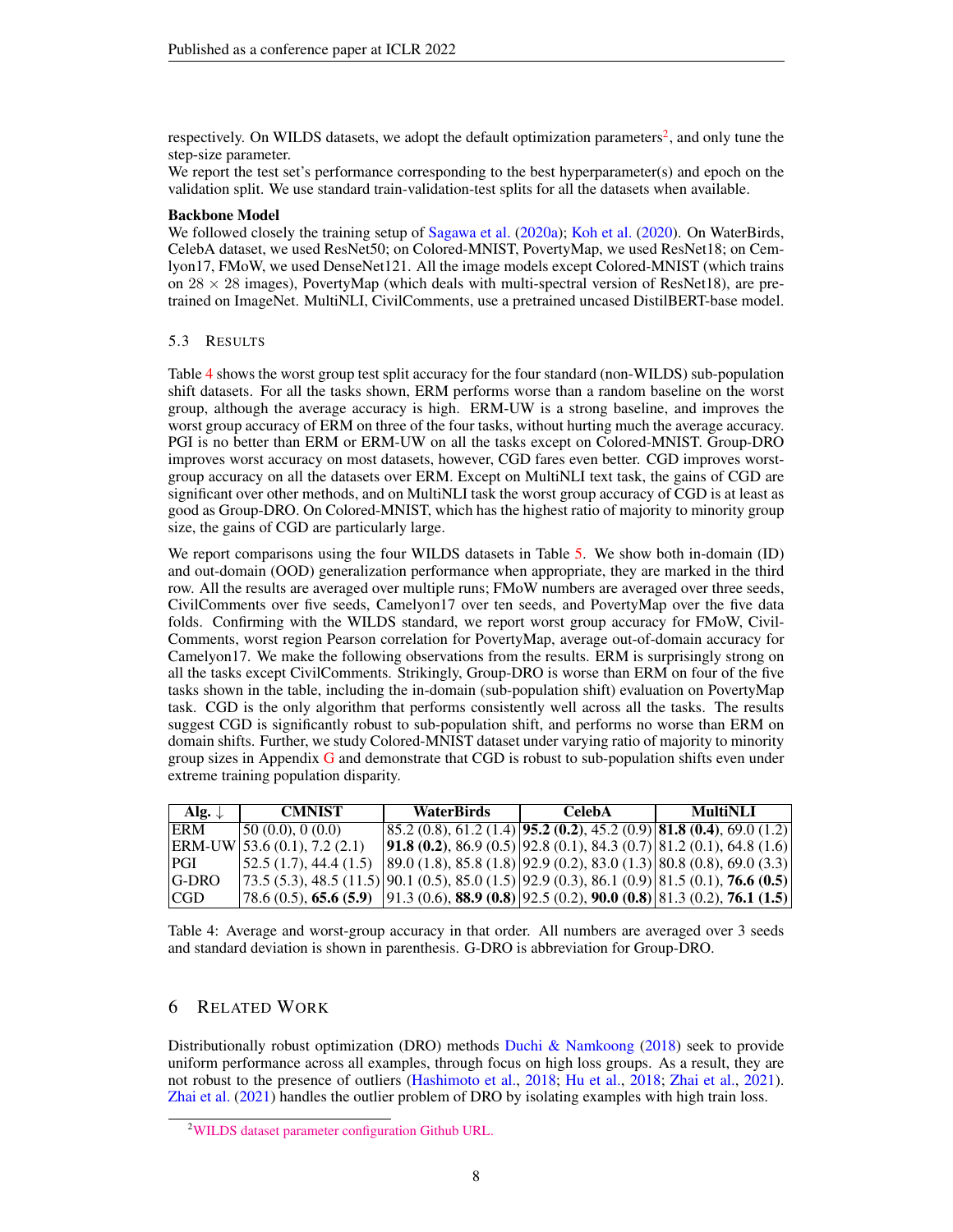<span id="page-8-0"></span>

| Algorithm $\downarrow$   | Camelyon17 | PovertyMap      |            | <b>FMoW</b>      | <b>CivilComments</b> |
|--------------------------|------------|-----------------|------------|------------------|----------------------|
| Metric $\rightarrow$     | Avg. Acc.  | Worst Pearson r |            | Worst-region Acc | Worst-Group Acc.     |
| Eval. type $\rightarrow$ | 00D        | ID              | <b>OOD</b> | 00D              |                      |
| <b>CORAL</b>             | 59.5(7.7)  | 0.59(0.03)      | 0.44(0.06) | 31.7(1.2)        | 65.6(1.3)            |
| <b>IRM</b>               | 64.2(8.1)  | 0.57(0.08)      | 0.43(0.07) | 30.0(1.4)        | 66.3(2.1)            |
| <b>ERM</b>               | 70.3(6.4)  | 0.57(0.07)      | 0.45(0.06) | 32.3(1.2)        | 56.0(3.6)            |
| Group-DRO                | 68.4(7.3)  | 0.54(0.11)      | 0.39(0.06) | 30.8(0.8)        | 70.0(2.0)            |
| CGD                      | 69.4(7.8)  | 0.58(0.05)      | 0.43(0.03) | 32.0(2.2)        | 69.1(1.9)            |

Table 5: Evaluation on WILDS datasets: All numbers averaged over multiple runs, standard deviation is shown in parenthesis. Second row shows the evaluation metric, and the third shows the evaluation type: in-domain (ID) or out-of-domain (OOD). Two highest absolute performance numbers are marked in bold in each column.

[Sagawa et al.](#page-10-0) [\(2020a\)](#page-10-0) extend DRO to the case where training data comprises of a set of groups like in our setting. [Dagaev et al.](#page-9-7) [\(2021\)](#page-9-7); [Liu et al.](#page-10-7) [\(2021\)](#page-10-7); [Creager et al.](#page-9-8) [\(2021\)](#page-9-8); [Ahmed et al.](#page-9-3) [\(2021\)](#page-9-3) extend the sub-population shift problem to the case when the group annotations are unknown. They proceed by first inferring the latent groups of examples that negatively interfere in learning followed by robust optimization with the identified groups. In the same vein, [Zhou et al.](#page-10-8) [\(2021\)](#page-10-8); [Bao et al.](#page-9-1) [\(2021\)](#page-9-1) build on Group-DRO for the case when the supervised group annotations cannot recover the ideal distribution with no spurious features in the family of training distributions they represent. [Zhou](#page-10-8) [et al.](#page-10-8) [\(2021\)](#page-10-8) maintains per-group and per-example learning weights, in order to handle noisy group annotations. [Bao et al.](#page-9-1) [\(2021\)](#page-9-1) uses environment specific classifiers to identify example groupings with varying spurious feature correlation, followed by Group-DRO's worst-case risk minimization.

[Goel et al.](#page-9-0) [\(2020\)](#page-9-0) augment the minority group with generated examples. However, generating representative examples may not be easy for all tasks. In contrast, [Sagawa et al.](#page-10-1) [\(2020b\)](#page-10-1) propose to sub-sample the majority group to match the minority group. In the general case, with more than two groups and when group skew is large, such sub-sampling could lead to severe data loss and poor performance for the majority group. [Menon et al.](#page-10-2) [\(2021\)](#page-10-2) partially get around this limitation by pre-training on the majority group first. [Ahmed et al.](#page-9-3) [\(2021\)](#page-9-3) considered as a baseline a modified version of Group-DRO such that all the label classes have equal training representation. However, these methods have only been applied on a restricted set of image datasets with two groups, and do not consistently outperform Group-DRO. In contrast, we show consistent gains over DRO and ERM up weighing, and our experiments are over eight datasets spanning image and text modalities.

**Domain Generalization** (DG) algorithms [\(Sun & Saenko,](#page-10-5) [2016;](#page-10-5) [Shankar et al.,](#page-10-6) [2018;](#page-10-6) [Arjovsky](#page-9-2) [et al.,](#page-9-2) [2019;](#page-9-2) [Ahmed et al.,](#page-9-3) [2021\)](#page-9-3) train such that they generalize to all domains including the seen domains that is of interest in the sub-population shift problem. However, due to the nature of DG benchmarks, the DG algorithms are not evaluated on cases when the domain sizes are heavily disproportionate such as in the case of sub-population shift benchmarks (Table [3\)](#page-6-2). We compare with two popular DG methods: CORAL [Sun & Saenko](#page-10-5) [\(2016\)](#page-10-5) and IRM [Arjovsky et al.](#page-9-2) [\(2019\)](#page-9-2) on the WILDS benchmark, and obtain significantly better results than both.

## 7 CONCLUSION

Motivated by the need for modeling inter-group interactions for minority group generalization, we present a simple, new algorithm CGD for training with group annotations. We demonstrated the qualitative as well as empirical effectiveness of CGD over existing and relevant baselines through extensive evaluation using simple and real-world datasets. We also prove that CGD converges to FOSP of ERM objective even though it is not performing gradient descent on ERM.

Limitations and Future work: CGD critically depends on group annotated training data to remove spurious correlations or reduce worst case error on a sub-population. This limits the broad applicability of the algorithm. As part of future work, we plan to extend CGD to work in settings with noisy or unavailable group annotations following recent work that extends Group-DRO to such settings. The merits of CGD, rooted in modeling inter-group interactions, could be more generally applied to example weighting through modeling of inter-example interactions, which could be of potential leverage in training robust models without requiring group annotations.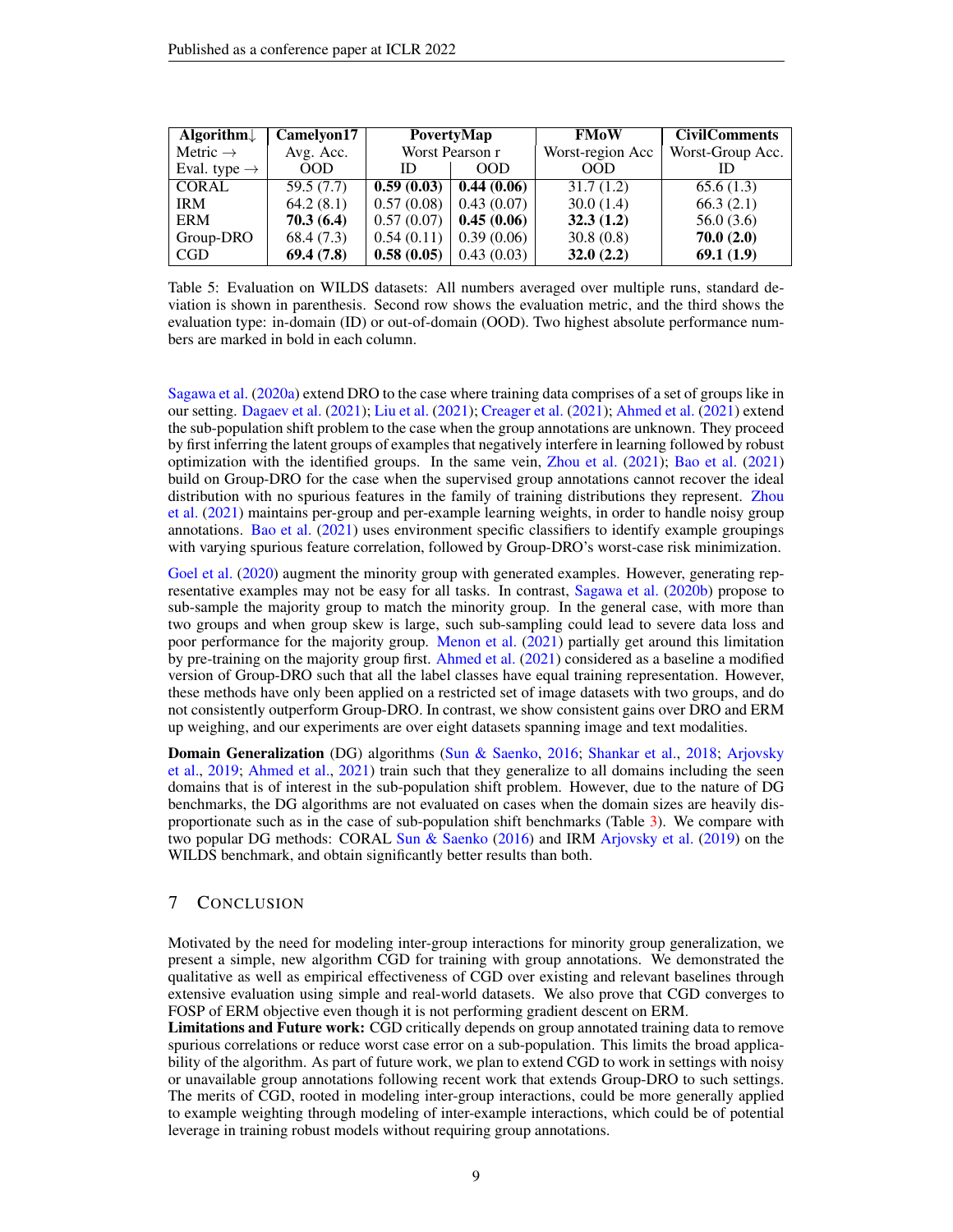### 8 REPRODUCIBILITY STATEMENT

We release the anonymized implementation of our algorithms publicly at this [link,](https://github.com/vps-anonconfs/cg-iclr22) with instructions on running the code and pointers to datasets. We describe all our datasets in Section [5](#page-6-4) and Appendix [E.](#page-14-0) In Section [5,](#page-6-4) we also detail the hyperameter ranges, strategy for picking the best model. The detailed proof of our convergence theorem can be found in Appendix [B.](#page-11-1)

### 9 ACKNOWLEDGEMENTS

The first author is supported by Google PhD Fellowship. We acknowledge engaging and insightful discussions with Divyat Mahajan and Amit Sharma during the initial phases of the project. We gratefully acknowledge the Google's TPU research grant that accelerated our experiments.

### **REFERENCES**

- <span id="page-9-3"></span>Faruk Ahmed, Yoshua Bengio, Harm van Seijen, and Aaron Courville. Systematic generalisation with group invariant predictions. In *International Conference on Learning Representations*, 2021. URL <https://openreview.net/forum?id=b9PoimzZFJ>.
- <span id="page-9-2"></span>Martin Arjovsky, Leon Bottou, Ishaan Gulrajani, and David Lopez-Paz. Invariant risk minimization. ´ *arXiv preprint arXiv:1907.02893*, 2019.
- <span id="page-9-12"></span>Peter Bandi, Oscar Geessink, Quirine Manson, Marcory Van Dijk, Maschenka Balkenhol, Meyke Hermsen, Babak Ehteshami Bejnordi, Byungjae Lee, Kyunghyun Paeng, Aoxiao Zhong, et al. From detection of individual metastases to classification of lymph node status at the patient level: the camelyon17 challenge. *IEEE Transactions on Medical Imaging*, 2018.
- <span id="page-9-1"></span>Yujia Bao, Shiyu Chang, and Regina Barzilay. Predict then interpolate: A simple algorithm to learn stable classifiers. *arXiv preprint arXiv:2105.12628*, 2021.
- <span id="page-9-10"></span>Daniel Borkan, Lucas Dixon, Jeffrey Sorensen, Nithum Thain, and Lucy Vasserman. Nuanced metrics for measuring unintended bias with real data for text classification. In *Companion Proceedings of The 2019 World Wide Web Conference*, 2019.
- <span id="page-9-11"></span>Gordon Christie, Neil Fendley, James Wilson, and Ryan Mukherjee. Functional map of the world. In *Proceedings of the IEEE Conference on Computer Vision and Pattern Recognition*, 2018.
- <span id="page-9-8"></span>Elliot Creager, Jörn-Henrik Jacobsen, and Richard Zemel. Environment inference for invariant learning. In *International Conference on Machine Learning*, pp. 2189–2200. PMLR, 2021.
- <span id="page-9-7"></span>Nikolay Dagaev, Brett D Roads, Xiaoliang Luo, Daniel N Barry, Kaustubh R Patil, and Bradley C Love. A too-good-to-be-true prior to reduce shortcut reliance. *arXiv preprint arXiv:2102.06406*, 2021.
- <span id="page-9-4"></span>John Duchi and Hongseok Namkoong. Learning models with uniform performance via distributionally robust optimization. *arXiv preprint arXiv:1810.08750*, 2018.
- <span id="page-9-0"></span>Karan Goel, Albert Gu, Yixuan Li, and Christopher Ré. Model patching: Closing the subgroup performance gap with data augmentation. *arXiv preprint arXiv:2008.06775*, 2020.
- <span id="page-9-9"></span>Suchin Gururangan, Swabha Swayamdipta, Omer Levy, Roy Schwartz, Samuel R Bowman, and Noah A Smith. Annotation artifacts in natural language inference data. *arXiv preprint arXiv:1803.02324*, 2018.
- <span id="page-9-5"></span>Tatsunori Hashimoto, Megha Srivastava, Hongseok Namkoong, and Percy Liang. Fairness without demographics in repeated loss minimization. In *International Conference on Machine Learning*, pp. 1929–1938. PMLR, 2018.
- <span id="page-9-6"></span>Weihua Hu, Gang Niu, Issei Sato, and Masashi Sugiyama. Does distributionally robust supervised learning give robust classifiers? In *International Conference on Machine Learning*, pp. 2029– 2037. PMLR, 2018.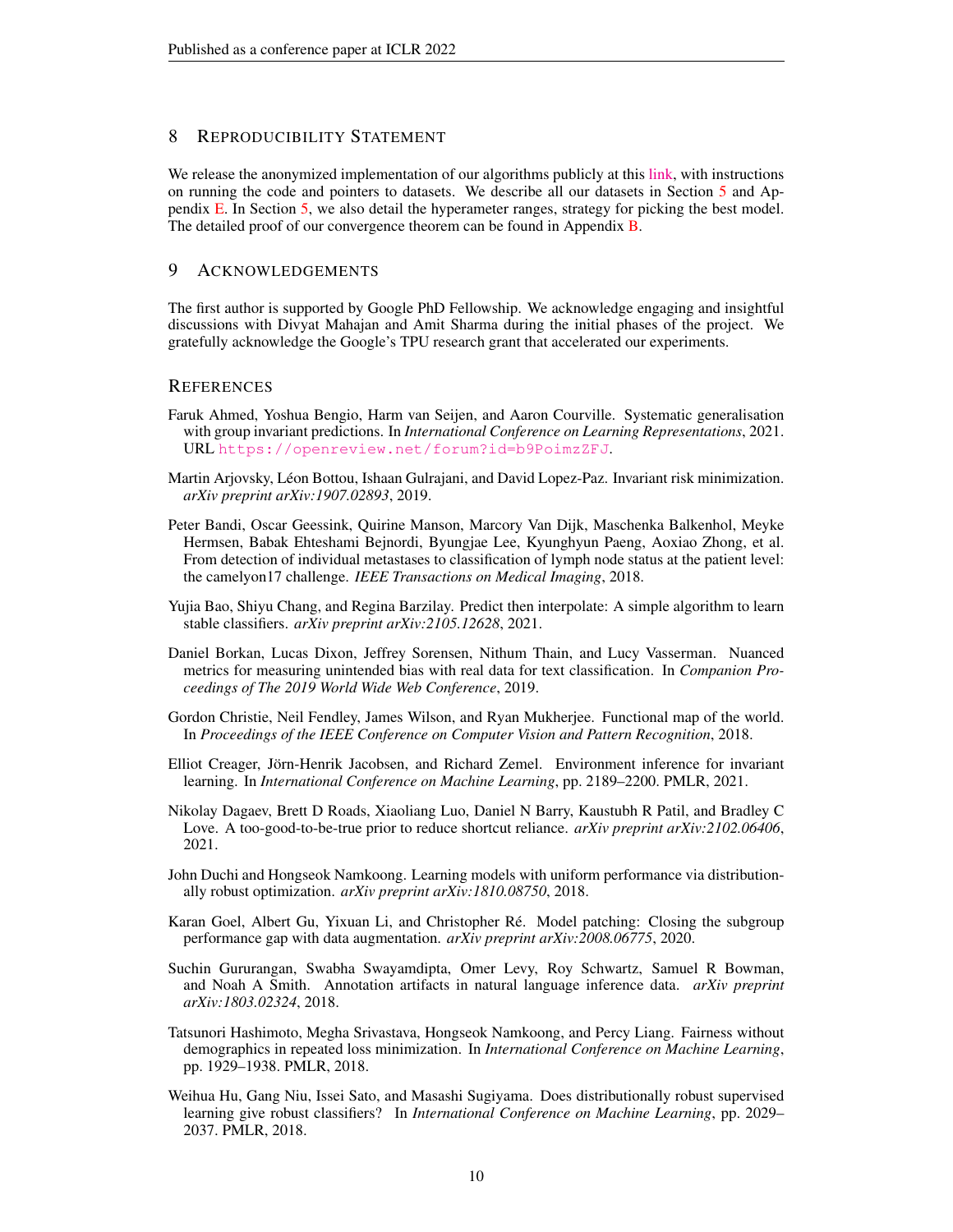- <span id="page-10-4"></span>Pang Wei Koh, Shiori Sagawa, Henrik Marklund, Sang Michael Xie, Marvin Zhang, Akshay Balsubramani, Weihua Hu, Michihiro Yasunaga, Richard Lanas Phillips, Irena Gao, et al. Wilds: A benchmark of in-the-wild distribution shifts. *arXiv preprint arXiv:2012.07421*, 2020.
- <span id="page-10-9"></span>Yann LeCun and Corinna Cortes. MNIST handwritten digit database. 2010. URL [http://yann.](http://yann.lecun.com/exdb/mnist/) [lecun.com/exdb/mnist/](http://yann.lecun.com/exdb/mnist/).
- <span id="page-10-7"></span>Evan Z Liu, Behzad Haghgoo, Annie S Chen, Aditi Raghunathan, Pang Wei Koh, Shiori Sagawa, Percy Liang, and Chelsea Finn. Just train twice: Improving group robustness without training group information. In *International Conference on Machine Learning*, pp. 6781–6792. PMLR, 2021.
- <span id="page-10-10"></span>Ziwei Liu, Ping Luo, Xiaogang Wang, and Xiaoou Tang. Large-scale celebfaces attributes (celeba) dataset. *Retrieved August*, 15(2018):11, 2018.
- <span id="page-10-2"></span>Aditya Krishna Menon, Ankit Singh Rawat, and Sanjiv Kumar. Overparameterisation and worstcase generalisation: friend or foe? In *International Conference on Learning Representations*, 2021. URL <https://openreview.net/forum?id=jphnJNOwe36>.
- <span id="page-10-0"></span>Shiori Sagawa, Pang Wei Koh, Tatsunori B. Hashimoto, and Percy Liang. Distributionally robust neural networks. In *International Conference on Learning Representations*, 2020a. URL [https:](https://openreview.net/forum?id=ryxGuJrFvS) [//openreview.net/forum?id=ryxGuJrFvS](https://openreview.net/forum?id=ryxGuJrFvS).
- <span id="page-10-1"></span>Shiori Sagawa, Aditi Raghunathan, Pang Wei Koh, and Percy Liang. An investigation of why overparameterization exacerbates spurious correlations. In *International Conference on Machine Learning*, pp. 8346–8356. PMLR, 2020b.
- <span id="page-10-6"></span>Shiv Shankar, Vihari Piratla, Soumen Chakrabarti, Siddhartha Chaudhuri, Preethi Jyothi, and Sunita Sarawagi. Generalizing across domains via cross-gradient training. *arXiv preprint arXiv:1804.10745*, 2018.
- <span id="page-10-5"></span>Baochen Sun and Kate Saenko. Deep coral: Correlation alignment for deep domain adaptation. In *European conference on computer vision*, pp. 443–450. Springer, 2016.
- <span id="page-10-11"></span>Adina Williams, Nikita Nangia, and Samuel R Bowman. A broad-coverage challenge corpus for sentence understanding through inference. *arXiv preprint arXiv:1704.05426*, 2017.
- <span id="page-10-12"></span>Christopher Yeh, Anthony Perez, Anne Driscoll, George Azzari, Zhongyi Tang, David Lobell, Stefano Ermon, and Marshall Burke. Using publicly available satellite imagery and deep learning to understand economic well-being in africa. *Nature Communications*, 2020.
- <span id="page-10-3"></span>Runtian Zhai, Chen Dan, J Zico Kolter, and Pradeep Ravikumar. Doro: Distributional and outlier robust optimization. *arXiv preprint arXiv:2106.06142*, 2021.
- <span id="page-10-8"></span>Chunting Zhou, Xuezhe Ma, Paul Michel, and Graham Neubig. Examining and combating spurious features under distribution shift. *arXiv preprint arXiv:2106.07171*, 2021.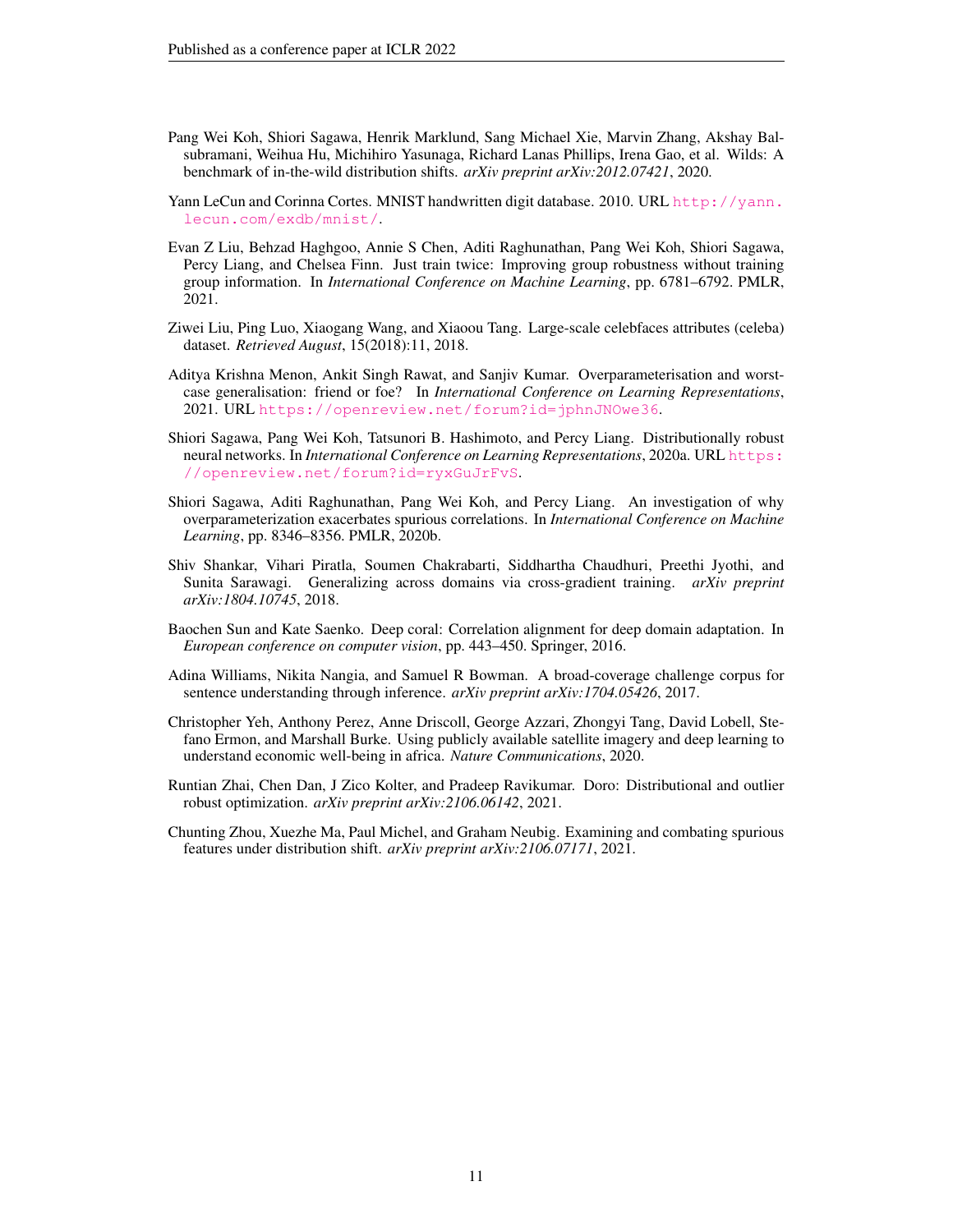# Appendix

# <span id="page-11-0"></span>A SCALING RULE FOR GRADIENTS USING LOCAL QUADRATIC APPROXIMATION

The gradient norms can vary widely even for a given task depending on where we are in the loss landscape. We will now illustrate this issue. Consider any group i. Since the training loss  $\ell_i(\theta) \geq 0$ for all  $\theta$ , any  $\hat{\theta}$  satisfying  $\ell_i(\hat{\theta}) = 0$  is an approximate global minimizer. For any such global minimizer with  $\ell_i(\hat{\theta}) = 0$  and  $\|\nabla \ell_i(\hat{\theta})\| = 0$ , the local approximation of  $\ell_i$  given by the second order Taylor expansion at  $\hat{\theta}$  is:

$$
\ell_i(\theta) \approx \frac{1}{2} \langle \theta - \hat{\theta}, \nabla^2 \ell_i(\hat{\theta}) \left(\theta - \hat{\theta}\right) \rangle \text{ and } \nabla \ell_i(\theta) \approx \nabla^2 \ell_i(\hat{\theta}) \left(\theta - \hat{\theta}\right).
$$

Denoting  $\underline{\sigma} = \sigma_{min}(\nabla^2 \ell_i(\hat{\theta})) \ge 0$  and  $\overline{\sigma} = \sigma_{max}(\nabla^2 \ell_i(\hat{\theta})) \ge 0$  to be the smallest and the largest Denoting  $\underline{\theta} = \theta_{min}(\nabla \ell_i(\theta)) \geq 0$  and  $\theta = \theta_{max}(\nabla \ell_i(\theta)) \geq 0$  to be the sinalist and the largest<br>eigenvalue of  $\nabla^2 \ell_i(\hat{\theta})$ , we have that  $\|\nabla \ell_i(\theta)\|$  bounded between  $\sqrt{\underline{\sigma}} \cdot \sqrt{\ell_i(\theta)}$  and  $\sqrt{\overline{\sigma}} \cdot \sqrt{\ell_i(\theta$ Consequently, the gradient norm can vary widely between smallest and largest eigenvalues. Besides, the gradient scale also depends on the number of parameters, task, dataset and architecture.

To summarize, we show that gradients are of the order of the loss, but can take a large spectrum of values, which makes the  $\alpha$  updates unstable and  $\eta_{\alpha}$  tuning difficult if used as is in equation [3.](#page-2-2) Since we are only interested in capturing if a group transfers positively or negatively, we retain the cosinesimilarity of the gradient dot-product but control their scale through  $\ell(\theta)^p$ , for some  $p > 0$ . That is, we set the gradient  $\nabla \ell_i(\theta)$  to  $\frac{\nabla \ell_i(\theta)}{\|\nabla \ell_i(\theta)\|} \ell_i(\theta)^p$  leading to the final  $\alpha$  update shown in equation [4.](#page-2-3)

When we set p to a very large value, the gradient inner products  $\ell_i^p \ell_j^p \cos(\nabla \ell_i(\theta), \nabla \ell_j(\theta))$ , and hence the  $\alpha$  value are largely influenced by the loss values. On the other hand, when we set p to 0, we could get stuck in picking low loss train groups repeatedly without significant parameter update and hence not converge. In practice, neither of the extremes are ideal. We tried  $p = \{0.25, 0.5, 1, 2\}$ on our synthetic setup, WaterBirds, CelebA, and found  $p = 0.5$  to perform well empirically.

### <span id="page-11-1"></span>B PROOF OF THEOREM [1](#page-3-0)

*Proof of Theorem [1.](#page-3-0)* Let us consider the  $t<sup>th</sup>$  iteration where the iterate is  $\theta^t$  and mixing weights are  $\alpha^t$ . Using the notation in Section [2,](#page-1-0) we denote  $\mathcal{R}(\theta) = \frac{1}{k} \sum_i \ell_i(\theta)$ ,  $g_i = \nabla \ell_i(\theta^t)$  and  $g = \frac{1}{k} \sum_i g_i$ . The update of our algorithm is given by:

$$
\alpha_i^{t+1} = \frac{\alpha_i^t \cdot \exp\left(\eta_\alpha \langle g_i, g \rangle\right)}{Z} \tag{7}
$$

<span id="page-11-4"></span><span id="page-11-3"></span><span id="page-11-2"></span>
$$
\theta^{t+1} = \theta^t - \eta \sum_i \alpha_i^{t+1} g_i,\tag{8}
$$

where  $Z = \sum_j \alpha_j^t \cdot \exp(\eta_\alpha \langle g_j, g \rangle)$ . Let us fix  $\alpha^* = (1/k, \dots, 1/k) \in \mathbb{R}^k$  and use  $KL(p, q) =$  $\sum_i p_i \log \frac{p_i}{q_i}$  to denote the KL-divergence between p and q. We first note that the update equation [7](#page-11-2) on  $\alpha$  corresponds to mirror descent steps on the function  $\langle g, \sum_i \alpha_i g_i \rangle$  and obtain:

$$
KL(\alpha^*, \alpha^{t+1}) = \sum_{i} \alpha_i^* \log \frac{\alpha_i^*}{\alpha_i^{t+1}} = \sum_{i} \alpha_i^* \log \frac{\alpha_i^* Z}{\alpha_i^t \cdot \exp (\eta_\alpha \langle g_i, g \rangle)}
$$
  
= 
$$
\sum_{i} \alpha_i^* \log \frac{\alpha_i^*}{\alpha_i^t} - \eta_\alpha \alpha_i^* \langle g_i, g \rangle + \alpha_i^* \log Z
$$
  
= 
$$
KL(\alpha^*, \alpha^t) - \eta_\alpha ||g||^2 + \log \left( \sum_{i} \alpha_i^t \exp (\eta_\alpha \langle g_i, g \rangle) \right).
$$
 (9)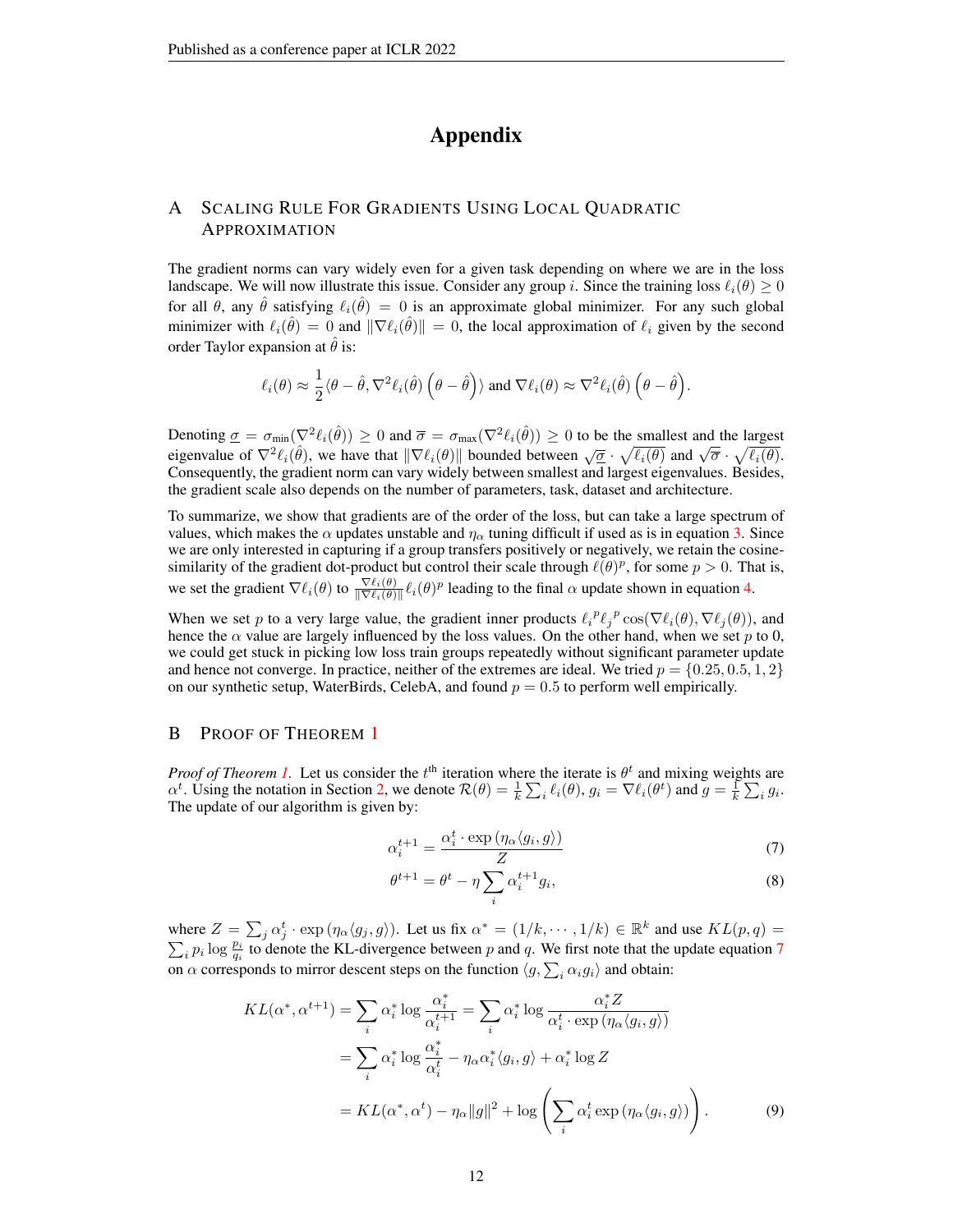Since each  $\ell_i(\cdot)$  is G-Lipschitz, we note that  $||g_i|| \leq G$  for every i. Consequently,  $||g|| \leq G$  and  $|\langle g_i, g \rangle| \leq G^2$ . Using the fact that  $\exp(x) \leq 1 + x + x^2$  for  $|x| < 1$ , and since  $\eta_\alpha \leq \frac{1}{G^2}$ , we see that:

$$
\log \left( \sum_{i} \alpha_{i}^{t} \exp \left( \eta_{\alpha} \langle g_{i}, g \rangle \right) \right) \leq \log \left( \sum_{i} \alpha_{i}^{t} \left( 1 + \eta_{\alpha} \langle g_{i}, g \rangle + \left( \eta_{\alpha} G^{2} \right)^{2} \right) \right)
$$

$$
= \log \left( 1 + \left( \sum_{i} \alpha_{i}^{t} \eta_{\alpha} \langle g_{i}, g \rangle \right) + \left( \eta_{\alpha} G^{2} \right)^{2} \right)
$$

$$
\leq \left( \sum_{i} \alpha_{i}^{t} \eta_{\alpha} \langle g_{i}, g \rangle \right) + \left( \eta_{\alpha} G^{2} \right)^{2},
$$

where we used  $\log(1 + x) \leq x$  in the last step. Plugging this back into equation [9,](#page-11-3) we obtain:

$$
KL(\alpha^*, \alpha^{t+1}) \le KL(\alpha^*, \alpha^t) + \left(\sum_i \alpha_i^t \eta_\alpha \langle g_i, g \rangle\right) + \left(\eta_\alpha G^2\right)^2 - \eta_\alpha \|g\|^2
$$
  
\n
$$
\Rightarrow -\sum_i \alpha_i^t \langle g_i, g \rangle \le -\|g\|^2 + \frac{KL(\alpha^*, \alpha^t) - KL(\alpha^*, \alpha^{t+1})}{\eta_\alpha} + \eta_\alpha G^4. \tag{10}
$$

We will now argue that  $\sum_i \alpha_i^t \langle g_i, g \rangle \le \sum_i \alpha_i^{t+1} \langle g_i, g \rangle$ . To show this, it suffices to show that:

$$
\sum_{i} \alpha_{i}^{t} \langle g_{i}, g \rangle \leq \sum_{i} \alpha_{i}^{t+1} \langle g_{i}, g \rangle
$$

$$
\Leftrightarrow \left( \sum_{i} \alpha_{i}^{t} \langle g_{i}, g \rangle \right) \left( \sum_{i} \alpha_{i}^{t} \exp \left( \eta_{\alpha} \langle g_{i}, g \rangle \right) \right) \leq \sum_{i} \alpha_{i}^{t} \langle g_{i}, g \rangle \exp \left( \eta_{\alpha} \langle g_{i}, g \rangle \right)
$$

$$
\Leftrightarrow \sum_{i} \alpha_{i}^{t} \left( \langle g_{i}, g \rangle - \overline{ip} \right) \left( \exp \left( \eta_{\alpha} \langle g_{i}, g \rangle \right) - \overline{exp} \right) \geq 0,
$$

where  $\overline{ip} = \sum_i \alpha_i^t \langle g_i, g \rangle$  and  $\overline{exp} = \sum_i \alpha_i^t \langle g_i, g \rangle \exp(\eta_\alpha \langle g_i, g \rangle)$ . The last inequality follows from the fact that  $\exp(\cdot)$  is an increasing function and hence for any random variable X, covariance of X and  $\exp(X)$  is greater than or equal to zero.

Now coming back to the update equation [8,](#page-11-4) we can argue its descent property as follows:

$$
\mathcal{R}(\theta^{t+1}) \leq \mathcal{R}(\theta^{t}) - \eta \langle g, \sum_{i} \alpha_{i}^{t+1} g_{i} \rangle + \frac{\eta^{2} L}{2} \|\sum_{i} \alpha_{i}^{t+1} g_{i}\|^{2}
$$
\n
$$
\leq \mathcal{R}(\theta^{t}) + \eta \left( -\|g\|^{2} + \frac{KL(\alpha^{*}, \alpha^{t}) - KL(\alpha^{*}, \alpha^{t+1})}{\eta_{\alpha}} + \eta_{\alpha} G^{4} \right) + \frac{\eta^{2} L}{2} \|\sum_{i} \alpha_{i}^{t+1} g_{i}\|^{2}
$$
\n
$$
\leq \mathcal{R}(\theta^{t}) + \eta \left( -\|g\|^{2} + \frac{KL(\alpha^{*}, \alpha^{t}) - KL(\alpha^{*}, \alpha^{t+1})}{\eta_{\alpha}} + \eta_{\alpha} G^{4} \right) + \frac{\eta^{2} LG^{2}}{2}
$$
\n
$$
\Rightarrow \|g\|^{2} \leq \frac{\mathcal{R}(\theta^{t}) - \mathcal{R}(\theta^{t+1})}{\eta_{\alpha}} + \frac{KL(\alpha^{*}, \alpha^{t}) - KL(\alpha^{*}, \alpha^{t+1})}{\eta_{\alpha}} + \eta_{\alpha} G^{4} + \frac{\eta LG^{2}}{2}.
$$

Summing the above inequality over timesteps  $t = 1, \dots, T$ , we obtain:

$$
\frac{1}{T} \sum_{t=0}^{T-1} \|\nabla \mathcal{R}(\theta^t)\|^2 \le \frac{\mathcal{R}(\theta^0) - \mathcal{R}(\theta^T)}{\eta T} + \frac{KL(\alpha^*, \alpha^0) - KL(\alpha^*, \alpha^T)}{\eta_\alpha T} + \eta_\alpha G^4 + \frac{\eta LG^2}{2}
$$

$$
\le \frac{2B}{\eta T} + \eta_\alpha G^4 + \frac{\eta LG^2}{2},
$$

where we used  $KL(\alpha^*, \alpha^{t+1}) \ge 0$ ,  $KL(\alpha^*, \alpha^0) = 0$  and  $\mathcal{R}(\theta^0) - \mathcal{R}(\theta^T) \le 2B$  in the last step. Using the parameter choices  $\eta = 2\sqrt{\frac{B}{LG^2T}}$  and  $\eta_{\alpha} = \sqrt{\frac{BL}{G^6T}}$ , we obtain that:

$$
\frac{1}{T}\sum_{t=0}^{T-1}\|\nabla\mathcal{R}(\theta^t)\|^2\leq 3\sqrt{\frac{BLG^2}{T}}.
$$

This proves the theorem.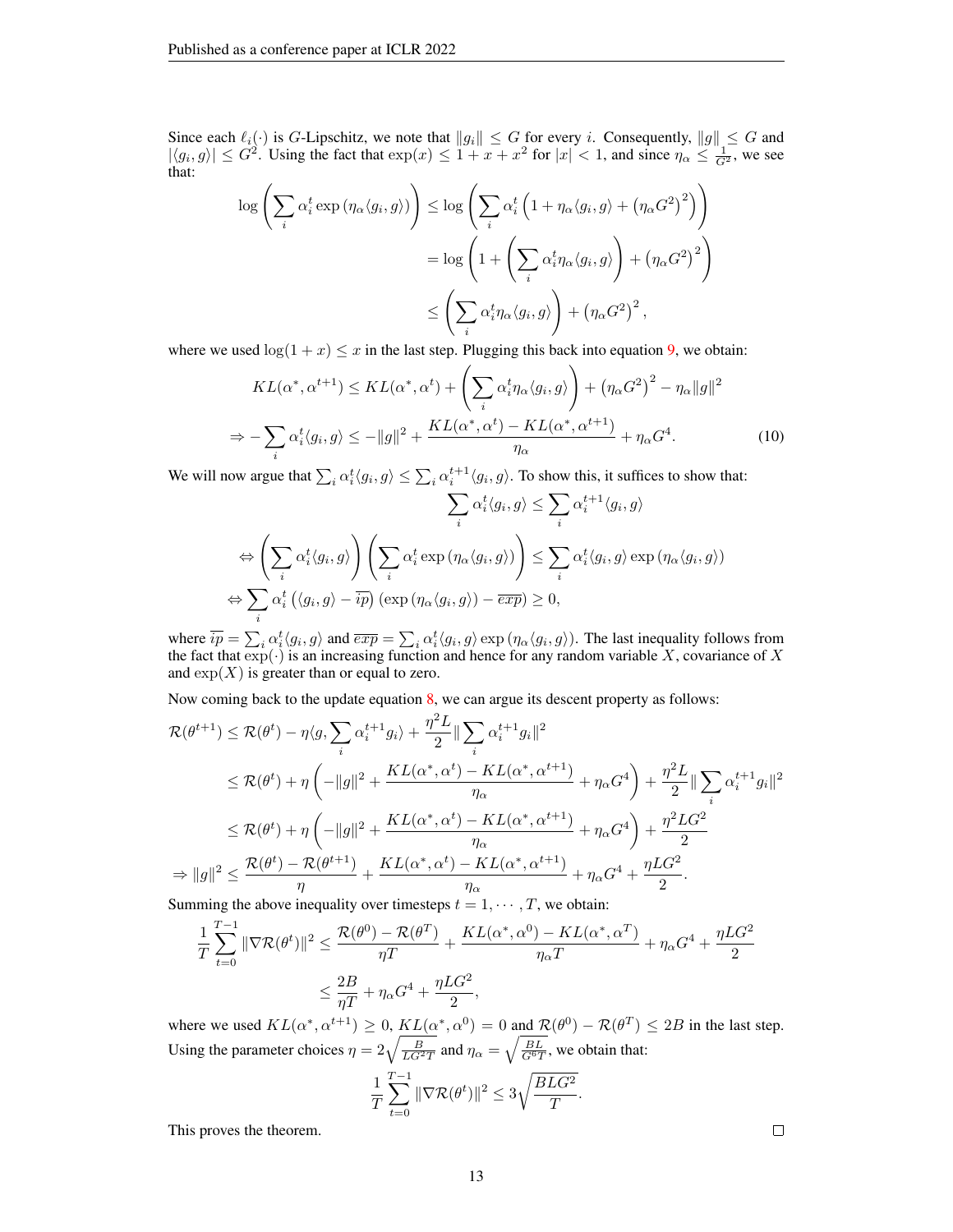<span id="page-13-2"></span>

# <span id="page-13-0"></span>C MORE DETAILS OF THE SYNTHETIC SETTINGS

Table 6: Plot of data from first two features for the three synthetic settings. The three columns show the distribution of examples from the three groups in the order. The rows from top to bottom show the plots for Noisy (Section [4.1\)](#page-4-1), Spurious (Section [4.3\)](#page-5-0) and Rotation (Section [4.2\)](#page-4-2) simple settings. The minority group for Rotation setting (right bottom) has only two examples. We omitted from the plot the third feature of the spurious setting (second row).

In Table [6,](#page-13-2) we show the data for each group and each simple setting we considered in Section [4.](#page-4-0) In the noise setting of the first row, the noise is only introduced in one of the groups. For the spurious case of second row, the first two features perform poorly on the first group while the third spurious feature (not shown in the figure) performs poorly on both the second and the third group. Shown in the last row, the classifier is gradually rotated for the rotation case and the minority group is extremely sparse with only two examples.

### <span id="page-13-1"></span>D QUALITATIVE EXPERIMENTS WITH DEEP MODELS

In this section, we repeat the qualitative experiments of Section [4](#page-4-0) with MNIST examples and deep models. For all the setting below, we train a ResNet-18 model with standard SGD, pick the best hyperparameter based on the validation set, and report the performance on the test set corresponding to the checkpoint performing best on the validation set. We binarized the label space by grouping the first five digits in to one class and the next five in to another. In all cases, we create three groups of examples by randomly partitioning the training set into 4,900, 4,900, and 200 examples. We illustrate various aspects of the differences between Group-DRO and CGD by perturbing instances in a group in three different ways below:

#### D.1 LABEL NOISE SETUP

In this case, we randomly flipped all the labels in the first group, meaning the first group is highly noisy in the training data while the test/validation set is noise-free. We trained a ResNet-18 model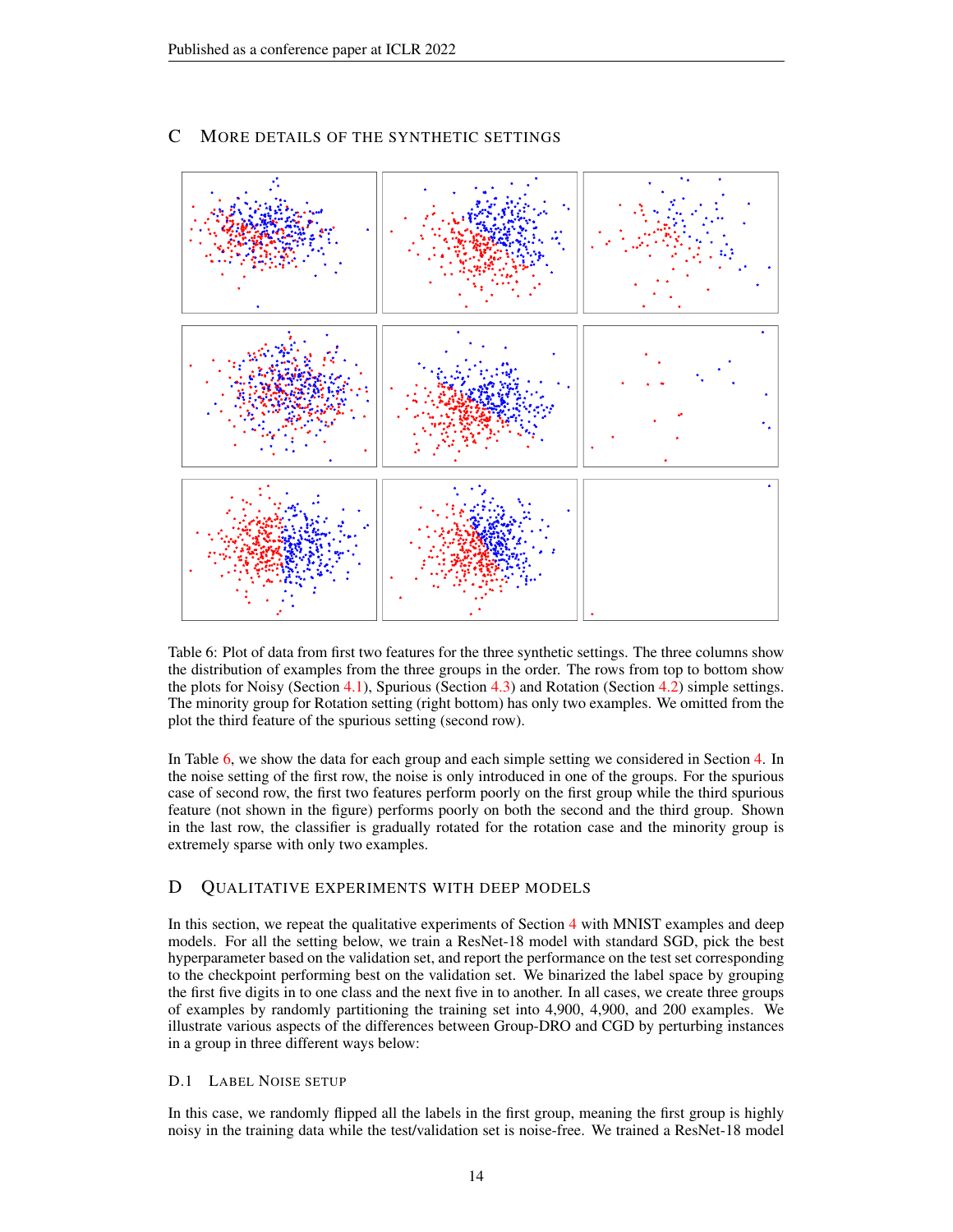on all the three groups with a parameter weight decay of 1. Since CGD focuses on high transfer groups instead of high loss groups, it is more robust to the presence of a noisy training group when compared with Group-DRO. As a result, a model trained with CGD has better worst group accuracy when compared with Group-DRO (Noise-MNIST column of Table [2\)](#page-5-3).

### D.2 UNEVEN INTER-GROUP SIMILARITY

In this case, we rotate digits in the second and third groups by 30, 60 degrees. The difference in degree of rotation quantifies the transferability between the groups. The second group transfers better to all the groups compared to the first and third. CGD, by design, focuses training on the high-transfer second group more than first and performs better on all the rotations when compared with Group-DRO (Rotation-MNIST column of Table [2\)](#page-5-3).

### D.3 SPURIOUS CORRELATIONS SETUP

Here, on three group setup, we use a color feature to spuriously correlate with label in the first and last group, but not in the second group as follows: Digits in the first group are colored red for label 0 and blue for label 1, colored blue or red randomly in the second group, and colored blue for label 0 and red for label 1 in the third group. CGD performs better than Group-DRO by focusing mostly on the clean and high transfer second group. As a result, generalizes better than Group-DRO (Spurious-MNIST column of Table [2\)](#page-5-3)

# <span id="page-14-0"></span>E DATASETS

Colored-MNIST: Using MNIST [\(LeCun & Cortes,](#page-10-9) [2010\)](#page-10-9) digits, we create a dataset where the foreground color is spuriously correlated with the label. We split 50,000 examples into majority, minority with 1000:1 group size ratio, and binarize the label space to predict digits 0-4, 5-9 as the two classes. Test data has equal proportion of each group. In the majority group, the foreground is red for examples of label 0 and blue for label 1; the minority group examples were colored in reverse. Color based prediction of the label cannot generalize, however, color is spuriously and strongly correlated with the label in the training data. Many previous work [\(Arjovsky et al.,](#page-9-2) [2019;](#page-9-2) [Ahmed et al.,](#page-9-3) [2021\)](#page-9-3) adopted Colored MNIST for probing generalization.

WaterBirds task is to predict if an image contains water-bird or a land-bird and contains two groups: majority, minority in ratio 62:1 in training data. The minority group has reverse backgroundforeground coupling compared to the majority. Test/validation data has equal proportion of each group.

CelebA [\(Liu et al.,](#page-10-10) [2018\)](#page-10-10) task is to classify a portrait image of a celebrity as blonde/non-blonde, examples are grouped based on the gender of the portrait's subject. The training data has only 1,387 male blonde examples compared to 200K total examples. Test/validation data follows same group-class distribution as train.

MultiNLI [\(Williams et al.,](#page-10-11) [2017\)](#page-10-11) task is to classify a pair of sentences as one of *entailment, neutral, contradiction*. [Gururangan et al.](#page-9-9) [\(2018\)](#page-9-9) identified that negation words in the second sentence are spuriously correlated with the contradiction labels. Accordingly, examples are grouped based on if the second sentence contains any negation word. Test/validation data follows same group-class distribution as train.

CivilComments-WILDS [\(Borkan et al.,](#page-9-10) [2019\)](#page-9-10) task is to classify comments as toxic/non-toxic. Examples come with eight demographic annotations: *white, black, gay, muslim*, based on if the comment mentioned terms that are related to the demographic. Label distribution varies across demographics. In the bechmark train examples are grouped on *black* demographic, and testing is on the worst group accuracy among all 16 combinations of the binary class label and eight demographics.

**PovertyMap-WILDS** [\(Yeh et al.,](#page-10-12) [2020\)](#page-10-12) task is to classify satellite images in to a real valued wealth index of the region. The rural and urban sub-population from different countries make the different train groups. Bechmark evaluates on worst-region Pearson correlation between predicted and true wealth index in two settings: An in-domain setting that measures sub-population shift to seen regions, and an out-domain setting that evaluates generalization to new countries.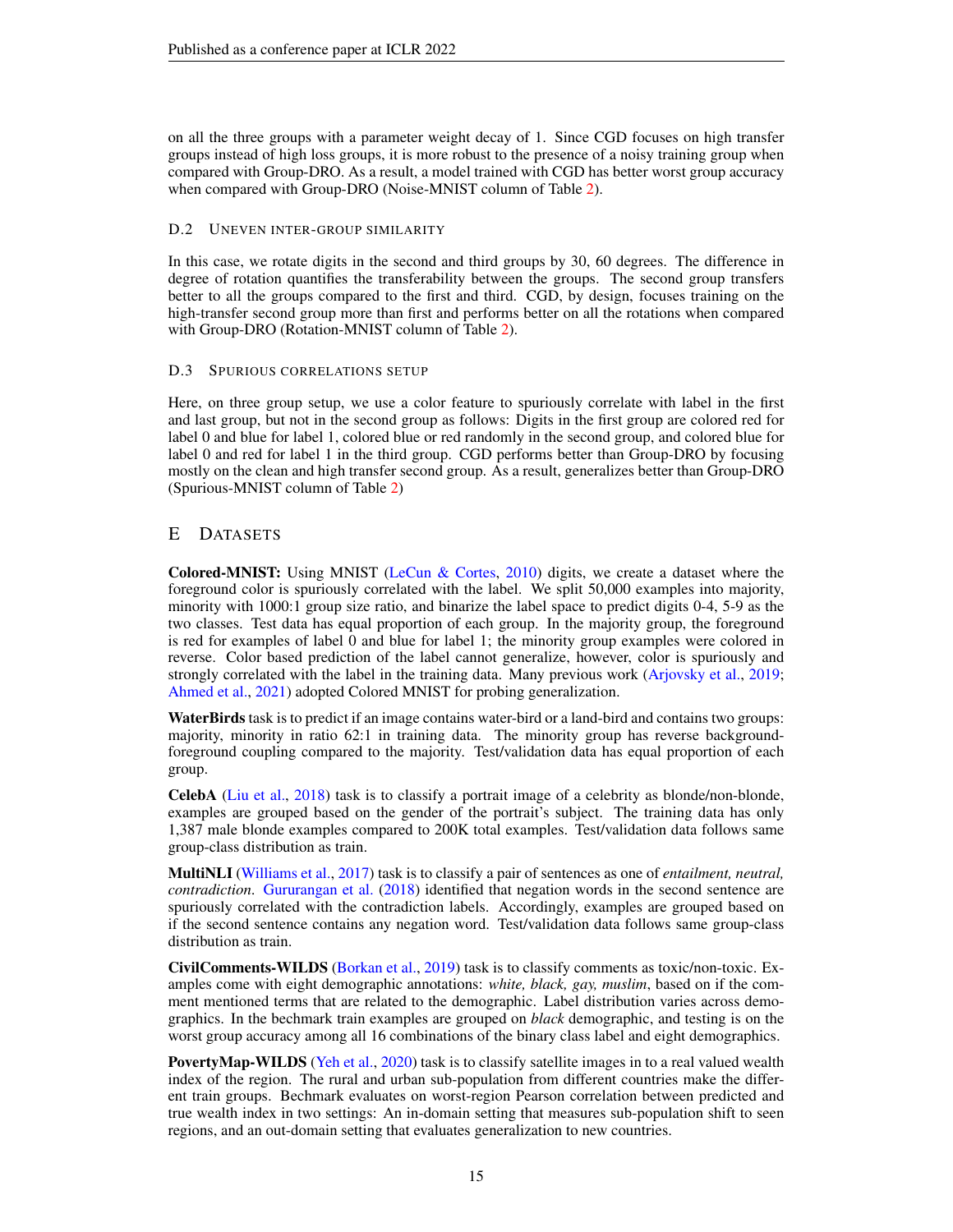FMoW-WILDS [\(Christie et al.,](#page-9-11) [2018\)](#page-9-11) task is to classify RGB satellite images to one of 62 land use categories. Land usage differs across countries and evolves over years. Training examples are stratified in to eleven groups based on the year of satellite image acquisition. We report out-domain evaluation using test data from regions of seen countries but from later years, and measures worst accuracy among the five geographical regions: Africa, Americas, Oceania, Asia, and Europe. The in-domain evaluation with worst accuracy on the eleven years is unavailable for other algorithms, so we stick to only out-domain evaluation.

Camelyon17-WILDS [\(Bandi et al.,](#page-9-12) [2018\)](#page-9-12) is a binary classification task of predicting from a microscope image of a tissue if it contains a tumour. The training data contains scans from three hospitals, and the test data contains scans from multiple unseen hospitals. The evaluation metric is average accuracy on the test set hospitals.

### <span id="page-15-0"></span>F MORE TECHNICAL DETAILS

Predictive Group Invariance [\(Ahmed et al.,](#page-9-3) [2021\)](#page-9-3) proposed an algorithm that was shown to generalize to various kinds of shifts including in-distribution shifts. The algorithm penalizes discrepancy in predictive probability distribution across groups with the same label as shown below.

$$
\mathcal{R}(\theta) = \sum_{i} \frac{n_i}{\sum_i n_i} \ell_i + \lambda \sum_c \mathbb{E}_{Q^c}[p_\theta(y \mid x)] \log \frac{\mathbb{E}_{Q^c}[p_\theta(y \mid x)]}{\mathbb{E}_{P^c}[p_\theta(y \mid x)]}
$$

Where 'c' is the class label and the rest of terms in the equation follow the notation of this paper. For a given class label 'c', the distributions:  $Q^c$ ,  $P^c$ , represent the examples of the same label but belong to two different inferred groups. They used an existing work [\(Creager et al.,](#page-9-8) [2021\)](#page-9-8) to stratify the examples in to groups. Here, we used the available group annotations for creating the example splits:  $Q^c$ ,  $P^c$ , for a fair comparison. We picked the value of  $\lambda$  from {1e-3, 1e-2, 1e-1, 1}.

The original paper noted that the second distribution of the KL divergence is an "easy" group such that its average predictive distribution is mostly correct. In our case, since all the groups contain bias, they are all "easy", and hence the direction of divergence is unclear. Since ERM tends to learn the biases aligned with the majority group, we set the  $P<sup>c</sup>$  distribution from the majority and  $Q<sup>c</sup>$  from the minority.

CGD: We model inter-group transfer characteristics using inner products of first order gradients (equation [4\)](#page-2-3). Since per-group gradient computation for all the parameters is computationally expensive, we use only a subset of parameters. We use only the last three layers for ResNet-50, Densenet-101 and DistilBERT, and all the parameters for gradient computation for any other network.

### <span id="page-15-1"></span>G PERFORMANCE AT VARYING LEVELS OF HETEROGENEITY

We study performance on the simple synthetic setting of Colored-MNIST under varying levels of heterogeneity, i.e. ratio of majority to the minority group. As discussed in the datasets section, ColoredMNIST dataset has two groups: a majority group where the label and the digit's color match and the minority group where they do not match. The examples are grouped in to majority and minority in the ratio of r to 1. As the value of r increases, the net (spurious) correlation of the color with the label increases, furthering the gap between the best and worst groups. The train split has 50,000 examples and validation, test split have 10,000 examples each. The validation, test split contain all the groups in equal proportions. We follow the same optimization procedure as de-

<span id="page-15-2"></span>

Figure 6: Worst group error rate with increasing ratio of majority to minority. Shaded region shows one standard error. All estimates are aggregated over three runs.